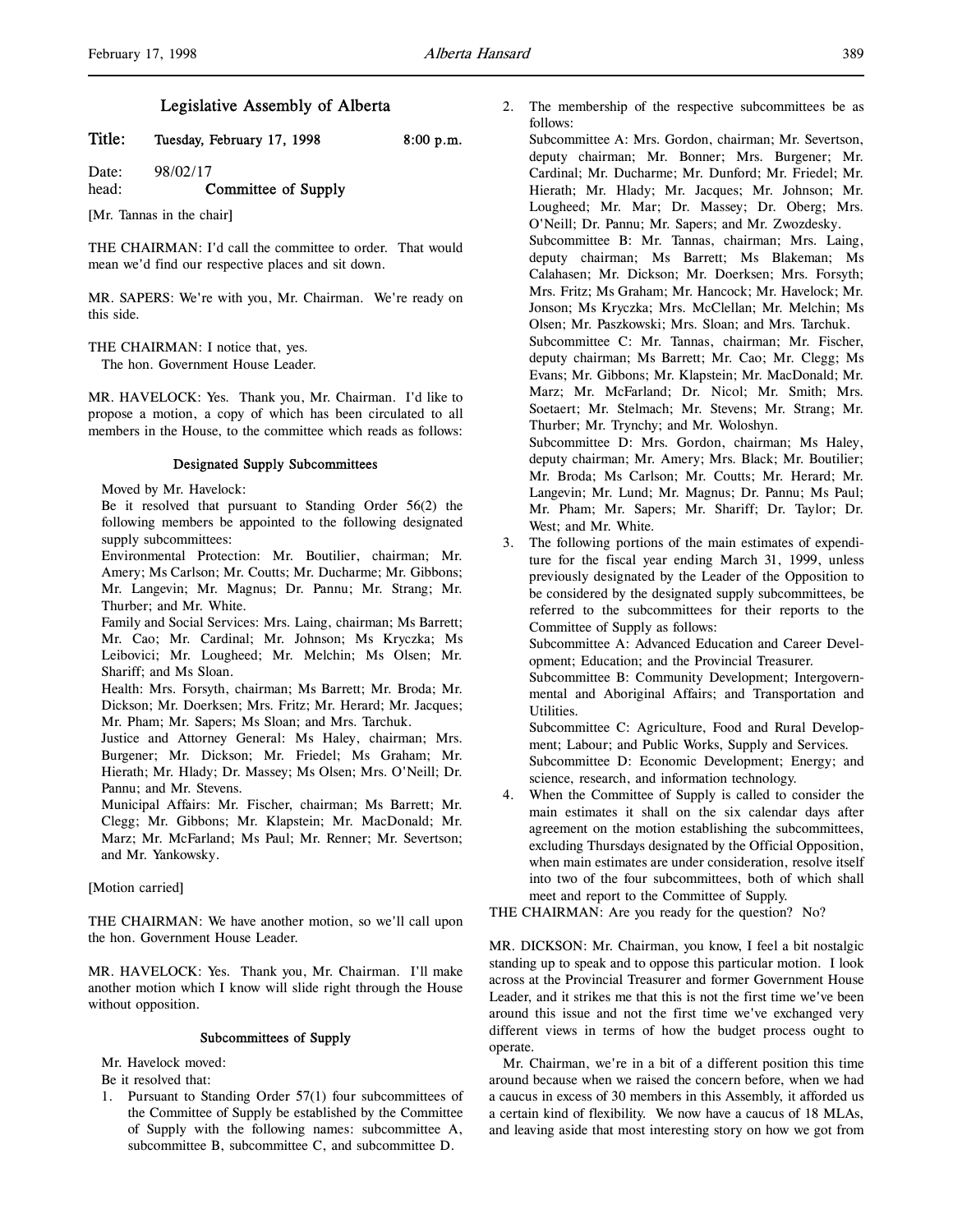there to here, the reality is that this particular model of designated supply subcommittees makes it exceedingly difficult for my colleagues and certainly for this MLA to do the job that I think my constituents expect of me.

This would be the equivalent of saying to that much larger 63 person government caucus: you know, on caucus days you can split right down the middle, and half of you will attend the caucus meeting this week and half of you can attend the caucus meeting next week. Do you know what would happen? Members of the government caucus would quite rightly be outraged, because they would say . . . [interjections] Mr. Chairman, I'm not going to address who should be attending which meeting, but the point is this. I expect that every one of those government MLAs would say: "Well, this is nonsense. I want to have a say on every issue. I don't want to be excluded from the discussions in the even week and included in the odd week."

That's exactly the position that members in the opposition are put in as a result of this process. To save a few days in a spring session of the Legislature in a province where the Legislature sits less frequently than any other jurisdiction in Canada, what we do is handicap members in this Assembly. We tie at least one hand behind their back. I'll simply use my own situation, Mr. Chairman. Say that I'm on subcommittee B, as I am, which deals with Community Development, Intergovernmental and Aboriginal Affairs, and Transportation and Utilities. But of the 33,000 or 34,000 people I represent in downtown Calgary, there are people who have concerns relative to education, but that's subcommittee A. There are people who have concerns with respect to subcommittee D: Energy, Economic Development.

Now, obviously you can't be in two places at the same time, and we've heard the arguments before.

### MR. MAGNUS: Ad nauseam.

MR. DICKSON: Well, some members may suggest "ad nauseam," but, Mr. Chairman, it's an easy position if you're in the government caucus to simply dismiss this concern. You know, my constituents are entitled to the same kind of voice that the constituents in Calgary-North Hill are entitled to. He may suggest they have a vastly more effective voice than my constituents do, but the point is this. This is through us; we're the vehicle through which Albertans have a chance to hold ministers accountable, to scrutinize departmental budgets. Those are the reasons.

Thanks very much, Mr. Chairman.

# 8:10

THE CHAIRMAN: The next speaker that was indicated was the Provincial Treasurer.

MR. DAY: Thank you, Mr. Chairman. I move to adjourn debate.

THE CHAIRMAN: The hon. Provincial Treasurer has moved that we adjourn debate on this resolution at this time. All those in support of this motion, please say aye.

SOME HON. MEMBERS: Aye.

THE CHAIRMAN: Those opposed, please say no.

SOME HON. MEMBERS: No.

THE CHAIRMAN: The motion carries.

[Several members rose calling for a division. The division bell was rung at 8:13 p.m.]

[Ten minutes having elapsed, the committee divided]

[Mr. Tannas in the chair]

| For the motion:     |           |             |
|---------------------|-----------|-------------|
| Boutilier           | Haley     | Melchin     |
| Burgener            | Hancock   | Oberg       |
| Calahasen           | Havelock  | O'Neill     |
| Cao                 | Herard    | Paszkowski  |
| Clegg               | Jacques   | Pham        |
| Coutts              | Klapstein | Renner      |
| Day                 | Kryczka   | Smith       |
| Ducharme            | Laing     | Stelmach    |
| Dunford             | Langevin  | Strang      |
| Evans               | Lund      | Thurber     |
| Forsyth             | Magnus    | West        |
| Friedel             | Marz      | Yankowsky   |
| Gordon              |           |             |
| Against the motion: |           |             |
| Bonner              | Massey    | Soetaert    |
| Dickson             | Olsen     | Zwozdesky   |
| MacDonald           | Pannu     |             |
| Totals:             | For $-37$ | Against – 8 |
|                     |           |             |

[Motion carried]

#### head: Supplementary Estimates 1997-98

THE CHAIRMAN: The Committee of Supply is reminded that tonight for consideration we have the 1997-98 supplementary estimates of the general revenue fund.

### Advanced Education and Career Development

THE CHAIRMAN: The hon. minister.

MR. DUNFORD: Thank you, Mr. Chairman. There are two components to the supplementary estimates for the Department of Advanced Education and Career Development and the Personnel Administration Office with a combined total of \$35.9 million.

Now, the first project is the knowledge network. One of the five goals of Advanced Education . . . You seem to be scowling at me, sir.

THE CHAIRMAN: I was scowling, hon. member, at the noise that seemed to be interrupting you, but if it's not, then please press on.

MR. DUNFORD: No. I'm quite happy. I'll carry on.

One of the five goals of Advanced Education and Career Development is accessibility. A significant new project toward that goal is the \$20 million knowledge network, which is about ensuring access to information. The supplementary estimates before you include \$12 million towards this project, and a further \$8 million will be financed by internally reallocated funds.

We know that learning is limited less and less by time and place. Institutions are finding new ways to deliver programs, which means that student learning is not limited to the classroom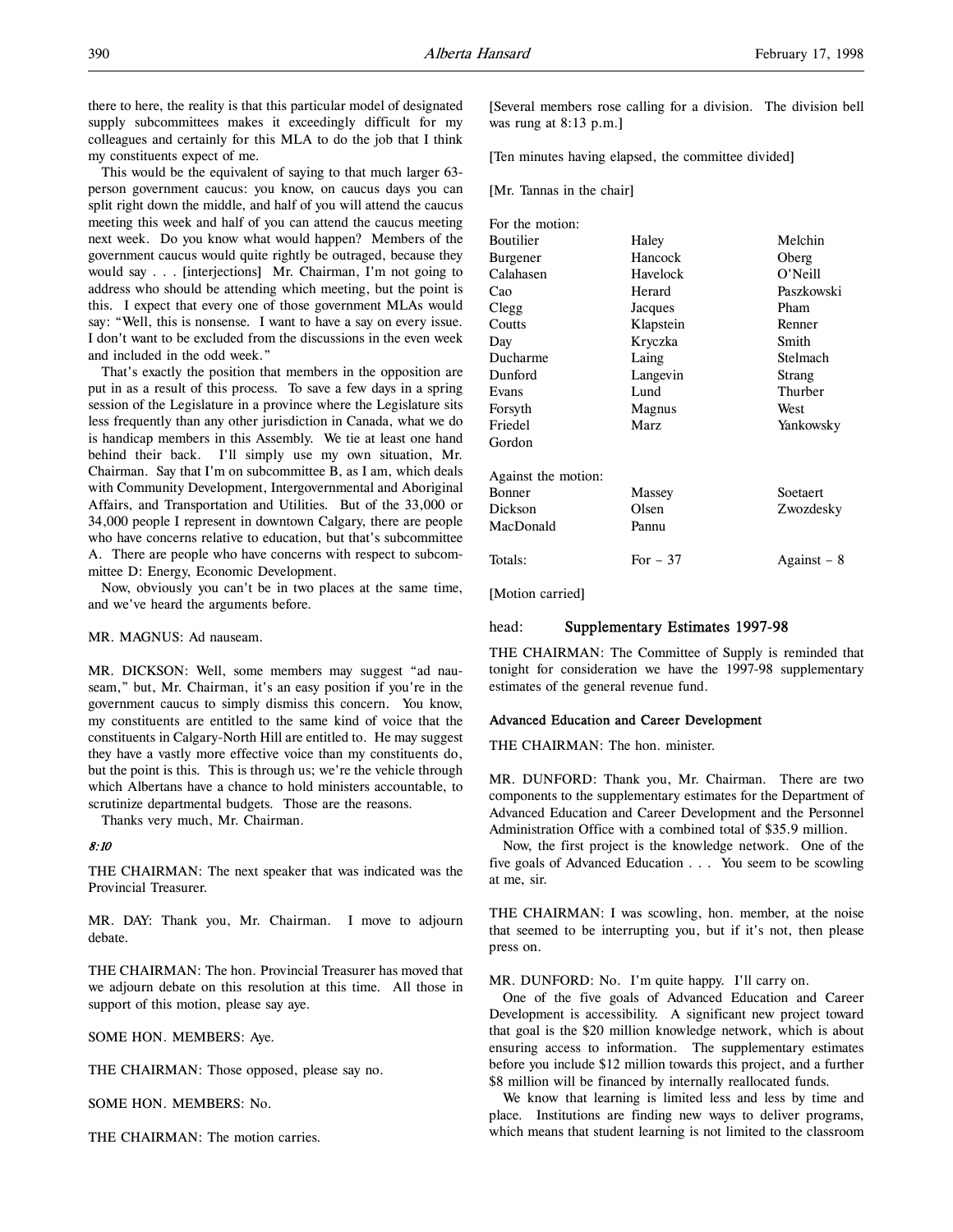and access to information and resources is not limited to the library. There are any number of ways in which funding under this project can support these new realities. We are supporting the development of infrastructure to enable students to use new technologies to access the information they need for learning. In this program and in all others the funding will be targeted to those projects which accomplish the greatest benefits. We are meeting with the institutions to learn their priorities.

We are finalizing program details and have identified some of the possible components of the knowledge network. For example, the funds could encourage institutions to acquire publications which are in an electronic format, or it could encourage the development of ways to make those publications readily accessible, perhaps by supporting the addition of computer systems. Whether at an institution or elsewhere the Internet provides information when the student needs it, not just when the library is open. Under this project, institutions may say that their priority is to increase the number of access terminals available on campus. There are even more options, and I expect that institutions will bring them forward. I am willing to listen to their priorities.

I am pleased that we could transfer some of the benefits of fiscal conservatism back into adult learning. The second initiative is \$23.9 million in supplementary estimates for employee achievement bonuses, to be placed temporarily in the budget of the Personnel Administration Office until it can be distributed to ministries. Provincial government employees have contributed substantially to our financial success story, and their efforts deserve to be rewarded. For example, submissions to our Premier's award of excellence program alone show that teams of employees have saved taxpayers over a hundred million dollars while generating over a hundred million dollars in revenues. The achievement bonuses are being paid from overall savings achieved by ministries through efficiencies in their administrative spending and operating costs.

Those are my remarks, Mr. Chairman. I'd be glad to accept any questions that may arise.

# THE CHAIRMAN: Edmonton-Glenora.

MR. SAPERS: Thank you, Mr. Chairman. Thank you, Mr. Minister, for those introductory comments. I hope that you will have a chance to answer some questions before we are called upon in this Assembly to vote on the supplementary estimates.

The two areas that are receiving funds in this request are meritorious. I do have some questions, though, about the decision at this point to only allocate \$12 million for postsecondary infrastructure renewal. Pre budget, we saw an announcement of \$20 million. There weren't a lot of details. Now we see that the details are that \$12 million is going to come from new money from Treasury and \$8 million is being reallocated. I'm concerned about both sides of that equation.

First of all, with the \$8 million. It is my understanding that this \$8 million is coming from unexpended funds from the skills development training support program. Mr. Minister, I've heard you as well as others of your colleagues talk about the skills shortage in Alberta. Recognizing that there's a lot of work to be done . . .

I'll just pause, Mr. Chairman, until you could perhaps get a little bit of order. I can't hear a thing.

# open for your conversation pleasure. Meanwhile we have the hon. Member for Edmonton-Glenora.

MR. SAPERS: Thanks. Appreciate that.

So what I was saying is that the \$8 million coming from that program is a puzzle because you and some of your colleagues have talked about the skill shortage in the province. Certainly, you could have been creative enough to have found ways to spend that money in the program for which it was originally voted. [interjection] Yes, I know that you're fiscally conservative, but you also are enough of a liberal to know that we need trained and skillful workers in this province to take advantage of the economy being in such a robust state at this particular point, through no fault of your own. I know that the state of the economy is not your fault, but we've been blessed with a healthy economy in this province, and you've been blessed with the privilege of being the minister responsible for making sure that there's a steady stream of skilled, trained workers. So I would have hoped that we could have found some ways to spend that money.

On the other side of the equation, the \$12 million: I'm just wondering if you could show the House how that was arrived at, where the \$12 million came from. I'm finding it hard in my conversations with the institutions to put that \$12 million into context. I've seen submissions from a single institution that could swallow up that entire \$12 million bucks. So I would like to know: is this seen as the first step in a multiphased initiative? Is this the best the government could do? Is this \$12 million simply because that's what was left over in terms of divvying up some of the extra cash at the end of the year? I just want to see some numbers that that \$12 million is based on and how far it'll take us down the road of meeting the identified needs of those institutions. In particular, I'd be interested to know, as I'm sure a lot of your constituents would be interested to know, how this \$12 million may impact the University of Lethbridge LINC initiative and whether or not we're going to see any concrete action from the ministry either out of this pool of money or out of another pool of funds that may be someplace else, I guess, in the budget to come. So that's on the funding on the infrastructure renewal.

On the \$23,900,000 that has been set aside for the achievement bonus program, I'd like to know, Mr. Minister, why exactly the productivity plus program was scrapped. Was it because it was only benefiting senior management? Is it because it had confusing goals? Is it because nobody fully understood it or there were implementation problems? What about the productivity plus program has been fixed or saved by this new program?

I notice that the major factor that will see a reward in this new program is that departments and departmental staff meet debt reduction goals. I believe that's the way the Provincial Treasurer put it. So what we're doing is saying to public servants in this province that if they did what they were told to by their political masters and wrote a smaller cheque for programs and services, they're going to be rewarded with \$23,900,000. Now, I don't want that to sound too harsh. I don't want to sound like I'm criticizing the tremendously competent and professional and hardworking civil service in this province, but, Mr. Minister, I think you'll agree with me that you and your cabinet colleagues have given them little choice in terms of doing what your will would be. In fact, one of your cabinet colleagues talked about it in terms of never trusting the bureaucracy. I believe it's the now Minister of Energy who was talking about his experiences and he said: never trust the bureaucracy, because they won't do it. You nakedize the bureaucracy first, and then you go in and you go on and you get the job done.

So with that kind of a message coming from cabinet and that

# 8:30

THE CHAIRMAN: Hon. members, the Confederation Room is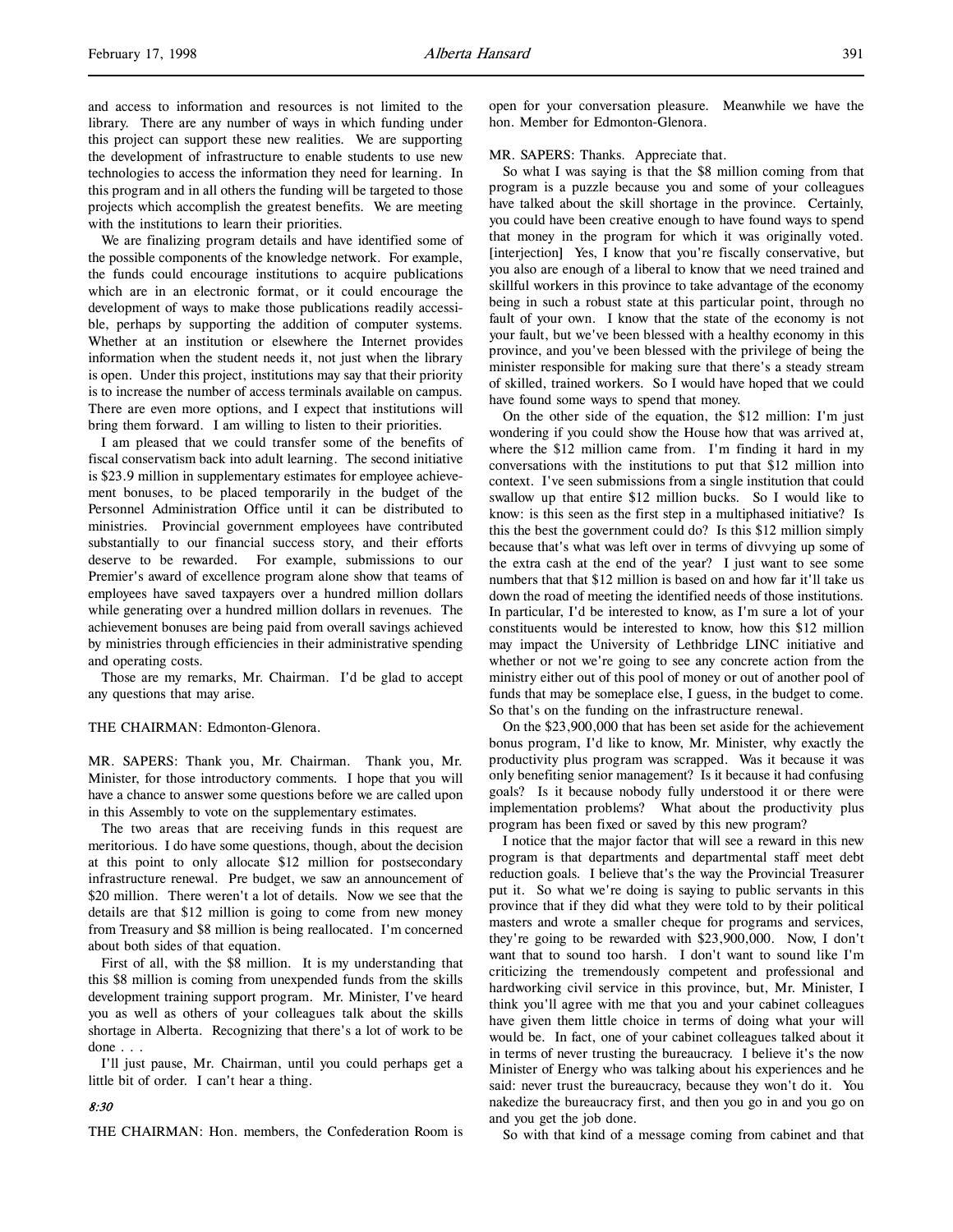kind of chill in the air and that kind of implied threat and that kind of intimidation, it seems to me that you haven't really given the public servants in this province much of a choice. I will agree that many of them have worked incredibly hard and have made sacrifices, but I'm just wondering how this fits in with your overall relationship with the public service, how this may or may not have an impact on the negotiations with AUPE, and whether or not you're seeing this as a bit of a carrot that you're going to be dangling out in front of those remaining public servants to get them to do just a little bit more of your hands-on chopping and cutting with the promise that they may personally receive a benefit for that. I'm not sure that that's the most enlightened management practice, and I'd very much appreciate your comments on that.

I'll also note that in your introductory comments just now you talked about this being a good idea, you know, that this incentive program was a good idea and it was to reward and recognize the efforts of these people. Well, if that's the case, how come it's not in the budget estimates for next year? It's a new program, so I couldn't expect to see it last year, but it's also not in the budget document that the Provincial Treasurer tabled just the other day. So what we have is another indication that this might be just that bit of a carrot and that bit of a promise of something that may or may not materialize. So I'd like some indication from you as to whether this is an ongoing program or just a one-year program. If it is to be an ongoing program, how come we don't see it in the estimates that follow?

So, Mr. Chairman, those are my questions for the minister at this point on his supplementary estimates. As I indicated, I certainly would appreciate an answer to these questions before we're asked to vote.

Thank you.

THE CHAIRMAN: The hon. Member for Edmonton-Mill Woods.

DR. MASSEY: Thank you, Mr. Chairman. I've looked at the supplementary estimates, and I wonder if the minister can take us through the various sums that are allocated for infrastructure in last year's budget and these supplementary estimates. I'm having difficulty tracking exactly what is going on with infrastructure. The budget last year on page 33 indicated that there would be "\$40 million to target major renovations and updating facilities as well as equipment" and that that \$40 million was part of a \$120 million three-year program. So we have the \$40 million that was in last year's budget for infrastructure. We now have \$12 million in onetime funding to support postsecondary institutions for infrastructure renewal needs. How do those two pieces of information fit together in terms of infrastructure, or do they? On what were they based? Was the \$40 million deemed to be too little? Why \$12 million? What is magic about \$12 million? Is the three-year program, the \$120 million, still in place?

The skills development program was, I believe, a \$98.2 million line item in last year's budget, and here we end up with \$8 million, a large percentage of it, being unexpended. What are the reasons for that skills development money being unexpended? I think I recall some of the conversation around that, and that money was targeted at social services individuals. Has there been a dramatic drop in the social services recipients accessing those dollars or accessing those programs? An almost 10 percent drop in that budget seems rather dramatic, particularly when we were given to believe that the budgets had been scrutinized very, very carefully and were bare-bones budgets at best. So I think there

are some questions there, some explanations that would help us see our way around these changes that we're being asked to approve.

### 8:40

The knowledge network is interesting. I guess my question would be: why now? The problem has been with us for a good number of years. Again, if you look at the last budget, where it was addressed:

The Ministry will allocate \$15 million through the Intellectual Infrastructure Partnership initiative to leverage public/private investment in university research infrastructure.

Now, how does that link to the knowledge network?

There's another item. The learning enhancement envelope – this is in the last year's budget – "will allocate \$10 million to support system wide change that integrates technology and learning." The impression we're left with is that there are a number of initiatives being undertaken and then quickly abandoned, or new ideas are being thought up and introduced into the budget rather than being left with the firm conviction that there is a goal in sight and that it's being worked at systematically and that the planning is in place. So I think Albertans deserve an explanation in those two areas: infrastructure and the knowledge network.

Again, just one footnote for the knowledge network: has there been some inventory? Do we know exactly what it's going to cost to convert and to upgrade college, institute, and university facilities in this area? I recall being at the college in Lethbridge, and at that point they only had one computer in their library that could access the Internet. Now, that was several years ago, but it seems to me that they alone were asking for something like \$50 million to put forward their program. So have we a handle on what the total cost is going to be? Is there a systematic long-term plan to make sure that those knowledge needs are going to be met?

Thanks very much, Mr. Chairman.

THE CHAIRMAN: The hon. Member for Edmonton-Strathcona.

DR. PANNU: Thank you, Mr. Chairman. Looking at the supplementary estimates here for the department of advanced education, I'm particularly looking at the close to \$24 million that's being allocated for the achievement bonus program for government employees and the press release that was issued on February 12. The minister draws attention to, I guess, 20,000 employees, those who are members of bargaining units and those who opted out who may qualify for these funds. I've several questions about this. There's a hint here about the process that will be used to identify departments and ministries that will qualify. Does the minister already know if some ministries do not qualify for bonus payments? If so, would he be in a position to name these?

He talks also about boards and commissions. I wonder if it's possible to get some information on which boards and commissions are included for consideration for this special onetime payment and which ones are not.

There's a question, of course, of the mode of payment. Since this is a bonus, is this a bonus which will be paid in one lump sum and it will be paid for performance for the current fiscal year; that is, '97-98, ending March 31, 1998? Or are these bonuses to be spread over several years from now on? If so, when is the payment schedule going to commence?

Our third question has to do with whether or not, once the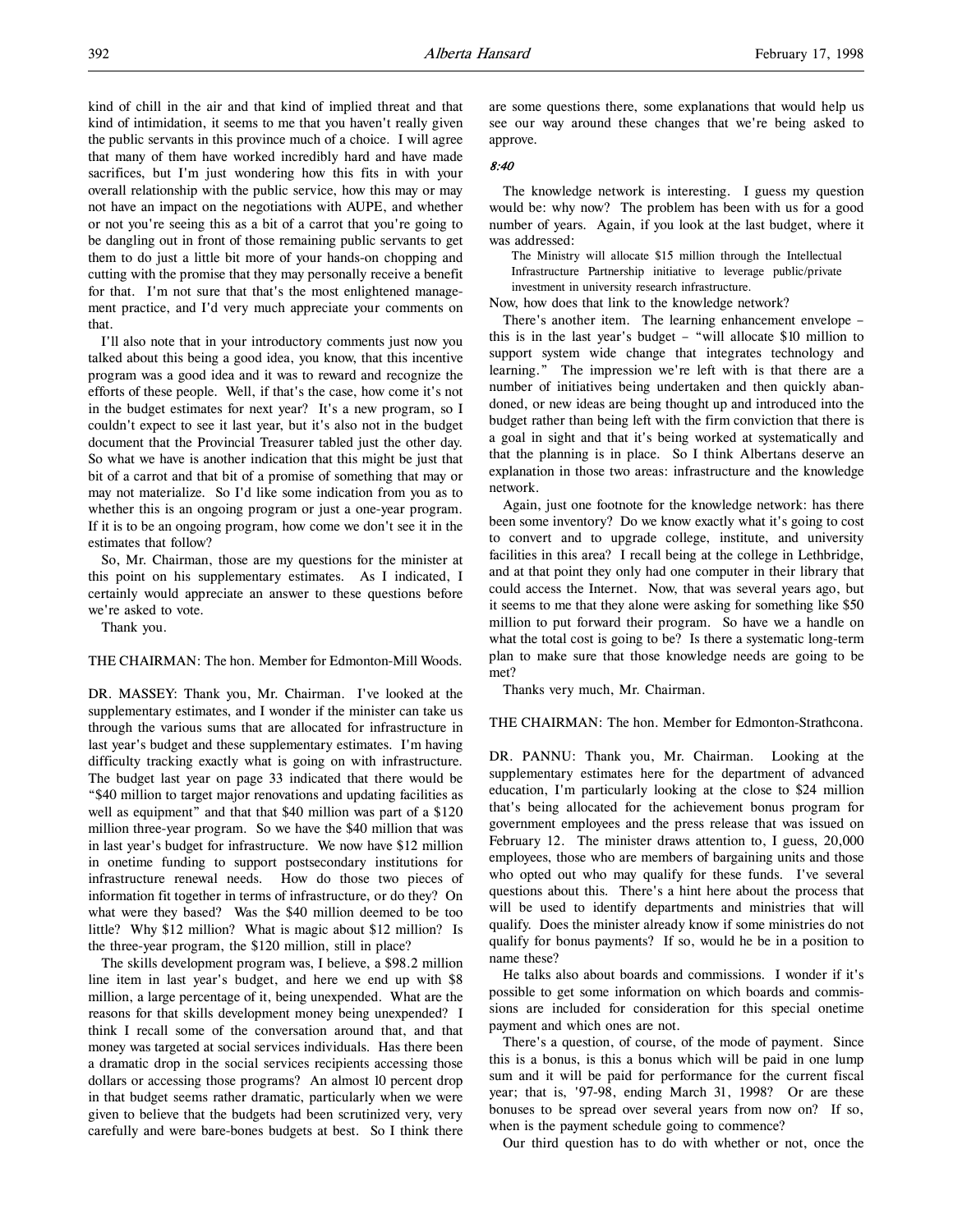ered separately and individually for these payments? I'm a little bit curious about the timing of the announcement of this new program. Clearly, government business plans have been in place, have been in operation for several years now. Why the announcement of this particular bonus scheme at this time? Does it have anything to do with the current contract negotiations that AUPE has been involved in with the government as employer? Is this timing supposed to influence somehow the bargaining process or the substance of the bargaining – that is, what's on the table – as opposed to what some of these employees are going to get anyway because the government has this extra money to pay 2 percent when they ratify their contract during the current round of collective bargaining? In other words, these payments, it seems to me, fall outside the contract negotiations, whatever is part of the contract. It will be part of the contract, and this is over and above that which the employees are expected to get. I wonder if there's any connection between this offer that has been made by the government for these bonuses and the expected outcome of the contract negotiations.

the bonus? Or will each employee have to be evaluated, consid-

My last query is about whether this is going to become a regular annual feature of payments. Is there something that's unique and special to this particular fiscal year?

On the other part of the supplementary estimates, the money that's allocated to knowledge network initiatives seems to me is obviously to encourage the adoption of some sort of information technology in the process of instruction and communication of knowledge to students from instructors across different parts of the campuses and departments, I suppose.

One thing is missing here. I'm not sure if it's a relevant comment, but certainly I've been hearing a great deal from my former colleagues at universities that the library situation is deteriorating. The acquisitions at universities are under great pressure, particularly the periodicals collection, which collection is central and key to research, a function of universities which the minister of course is trying to push the universities to seek.

So does the minister have in his plans either onetime special funding for library acquisitions to help universities and colleges bone up their library acquisitions, or is his department committed primarily to seeking adoption of hardware? This will certainly make the IBMs of the world very happy, but college and university faculties and students perhaps will still keep wondering whether they'll have the learning resources that they need in order to get excellent education.

Thank you.

THE CHAIRMAN: If there are no further comments or questions, I would call upon the Minister of Advanced Education and Career Development to respond.

MR. DUNFORD: Thank you, Mr. Chairman. I'll try to answer the questions as best I can, beginning with the questions from the Member for Edmonton-Glenora.

On the unexpended funds under the skills development program we have actually a fairly simple explanation, Mr. Chairman. Due to the Alberta advantage, to the leadership of the Premier and this fiscally conservative caucus that I represent, we had strong growth in the economy. People that we had originally forecast might be in a position to access some of the funding in the skills development program in fact were out there working, providing for their families, paying taxes, and contributing to an even stronger Alberta advantage.

# 8:50

The member was interested in where the \$12 million came from. The response I want to make is that it was a matter, given the fiscal dividend, that we were able to look at given the presentations that were made not only to Treasury Board but also to our caucus. This was a number that was ultimately agreed to by our caucus, but I want to assure the hon. member and all of my colleagues here in the House that we consider this a start and not the solution.

He asked a question – I believe it's a bona fide question; the look on his face, however, indicated there might be more behind the question than just idle curiosity – and that was: where is the LINC project? For the benefit of my colleagues in the House LINC is a project that has been proposed by the University of Lethbridge, which is in my constituency. I think it's been on the books since about 1989 or 1990. It's considered to be a project of some \$30 million. The proposal was that if the people associated with the university were to go out and raise \$10 million, they would then seek approval from the government of the day for \$20 million to complete this particular project. There was no commitment made by the previous administration, prior to 1993, in regard to that project. When my predecessor, Jack Ady, was the minister of this portfolio, he made no commitment to funding the \$20 million.

Now that I have the responsibility for the department, we have been working, I think quite diligently, with representatives from the University of Lethbridge. We've been trying to find a way in which to deal with some of the pressure points they have on that particular campus. But we have made it very clear and will make it very clear again this evening, as we stand here discussing the supplementary estimates and then indeed the fact of the budget for 1997-1998, that there are no new dollars for new buildings in the postsecondary system. Of course, that meant the LINC project as well. It doesn't mean that LINC is a dead project. It simply means that there will have to continue to be work done between the University of Lethbridge and the people within our department to find a way in which to make a library project, a technology project, a growth project fit within the current funding envelopes and the current methodology that we use in providing grants and funding to the postsecondary system.

The hon. member was quite aware of productivity plus as a previous attempt by this government to try to bring some performance measurement into a compensation system. We were somewhat hampered by the fact that the executive, I guess is the best way to put it, of the Alberta Union of Provincial Employees at that particular time simply would not entertain any notion of productivity plus. It was put into effect. I think there are both positives and negatives that happened within productivity plus.

Certainly one of the negatives has to have been the fact that there were employees at the front line who were working extremely diligently and extremely hard to see that the fiscal plan that had been put in place by the government I belong to would in fact be successful. History has shown, of course, that it was successful. But by the nonagreement to participate in productivity plus at the time, we were then left with no way in which to reward frontline employees that had worked so hard and so long to help us achieve our goals. Of course, I believe that that was a negative. We have strived within this government, have strived in the sense of trying to provide an opportunity and a culture of teamwork, so it didn't seem to fit by just picking out single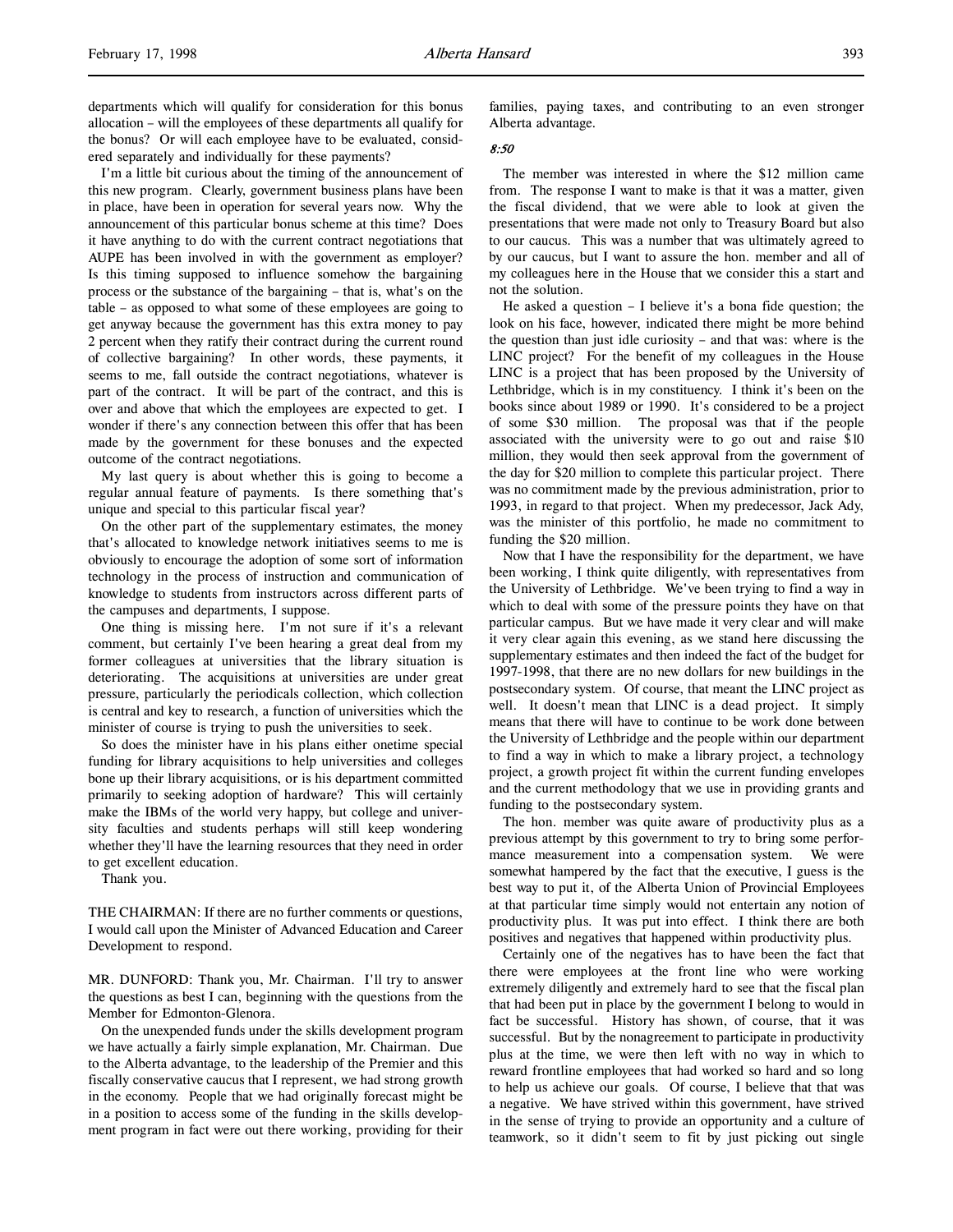There was concern about the goal of debt reduction as being the reason that people might be rewarded. I'm pleased to tell the hon. member that we are a broader perspective sort of group than that. Certainly we'd want to look at all of the government goals we hope to achieve, but meeting business plan goals absolutely has to be one of them. As far as where in the budget estimates, again I would want to indicate, as in my introductory remarks, that in terms of achievement bonuses we expect the ministries to pick up those dollars.

In answer to the Member for Edmonton-Mill Woods on his first question, I will check the *Hansard* to make sure that I have the gist of the question correctly. For the time being, I'd simply mention that we had gone ahead with the business plan for infrastructure renewal with the \$40 million. When the \$20 million became available, we felt that was the best place for it. Again, I didn't bring the three-year business plan with me tonight, but yes, we do have an ongoing three-year program.

The skills development question I believe I answered when I dealt with the question from Edmonton-Glenora.

The knowledge network and the question of why now. I think that is a good one because it allows me the opportunity to indicate, then, to the member and to the House that it is only because of the ability we've had to balance budgets, to start to pay down debt, to have fewer funds going toward payment of debt that we then have some dollars to reinvest. We felt that this was one area in which we wanted to reinvest.

A reference to planning. Yes, our planning is in place. I think one of the advantages of the government that I represent has been the ability to plan. I think history will show that one of the innovations our government has brought to the parliamentary system has been the three-year business plans.

### 9:00

There's a cost for upgrading the system. There are many estimates out there as to what it would cost, and I would simply answer the question with the fact that we are not going to be projecting and budgeting for deficits. We will have balanced budgets, so the money that we have available is what we'll be using.

Now, the Member for Edmonton-Strathcona started out with the achievement bonus. We have yet to see the completion of the year, so no, I don't know if there are ministries that won't qualify. In making the announcement, we provided the opportunity for boards and agencies to be included if they so desire. It's a decision that they would make. They would be responsible, of course, for funding the achievement bonus.

In terms of mode of payment there were three questions. Two I can deal with because they're a planned thing, and that is that it would be in a lump sum and would be for the current year. But now the collective bargaining is under way, and at this point in time, as we speak, we do not have ratification. All I could say is that if the contract was ratified with the achievement bonus as a part of it, then we would want to pay it off in one lump sum very, very early in the new year. So it would be, hopefully, sometime at the end of April, early May. If a department qualifies, then all employees of the bargaining unit, assuming that there was a collective agreement, all of the opted-out, and all of the excluded employees would receive the bonus.

In terms of the timing, I'm an old hand at industrial relations, so I can certainly understand, with all due respect, a certain amount of cynicism behind your question. But I would want to answer it as forthrightly as I can that, again, it was part of the fiscal dividend that we saw ourselves presented with. The question was whether it is annual or not, and the answer to it is yes. It is annual in the sense of being available. Again, the overall government goal and then the department goals have to be met in order for it to apply. So it's not a guarantee, and certainly at the bargaining table it is not being projected as a guarantee either.

I, like the Member for Edmonton-Strathcona, am very, very concerned about library acquisitions. I agree with him, in how I interpret his remarks, that we can get overenthusiastic about hardware and start forgetting about the aspect of research. I want to indicate to the member tonight and of course to all members of the House that we take our responsibility in this ministry very, very seriously, and that is certainly twofold. We are there certainly to provide and assist in the support to learners, but there is a huge research component that we are responsible for, and we take that responsibility very, very seriously. As we deal with the institutions on these knowledge networks, if there are priorities come through that are regarding library acquisitions, then we will take that very, very seriously and see if we can respond accordingly.

With that, Mr. Chairman, I believe that I've answered the questions and seek your direction as to the next step.

THE CHAIRMAN: Okay. My understanding, hon. minister and members of the committee, is that we're not going to be voting on any of the issues tonight, so if there's no one further on there for this evening, we'll move to the next department under consideration in supplementary estimates.

### Education

THE CHAIRMAN: I'll call on the hon. Acting Minister of Education.

MS EVANS: Thank you, Mr. Chairman. I'm here on behalf of the minister, Gary Mar, who represents Canada's Ministers of Education, by their request, at an international conference in Brunei.

The total spending on education in this fiscal period was \$3,115,000,000, 4.5 percent over budget '97. This is \$134,142,000 – \$15,150,000 from Alberta school foundation fund. We have a need to vote, therefore, on \$118,992,000 from the general revenue fund.

A hundred million is for a onetime infusion of school capital, part of the infrastructure reinvestment acceleration of some projects which will relieve pressing capital needs. Most of the \$18 million remainder is for the increasing enrollments, specialneeds students, and for the credit enrollment units. It has been the subject of previous quarterly reviews, and these items were identified strongly at the Alberta Growth Summit. The enrollment increases are the result of an improved economy plus in-migration. Students are completing more courses, and more dollars are needed then for the credit enrollment units. It's also as a result of better health care, better diagnostic methods, and more students in school with severe disabilities.

Reinvesting \$380 million is our business plan by the year 2000- 01, with the increased enrollment, special needs, and other critical areas. But we still have a shortfall, Mr. Chairman, and capital reinvestment for this year is essential.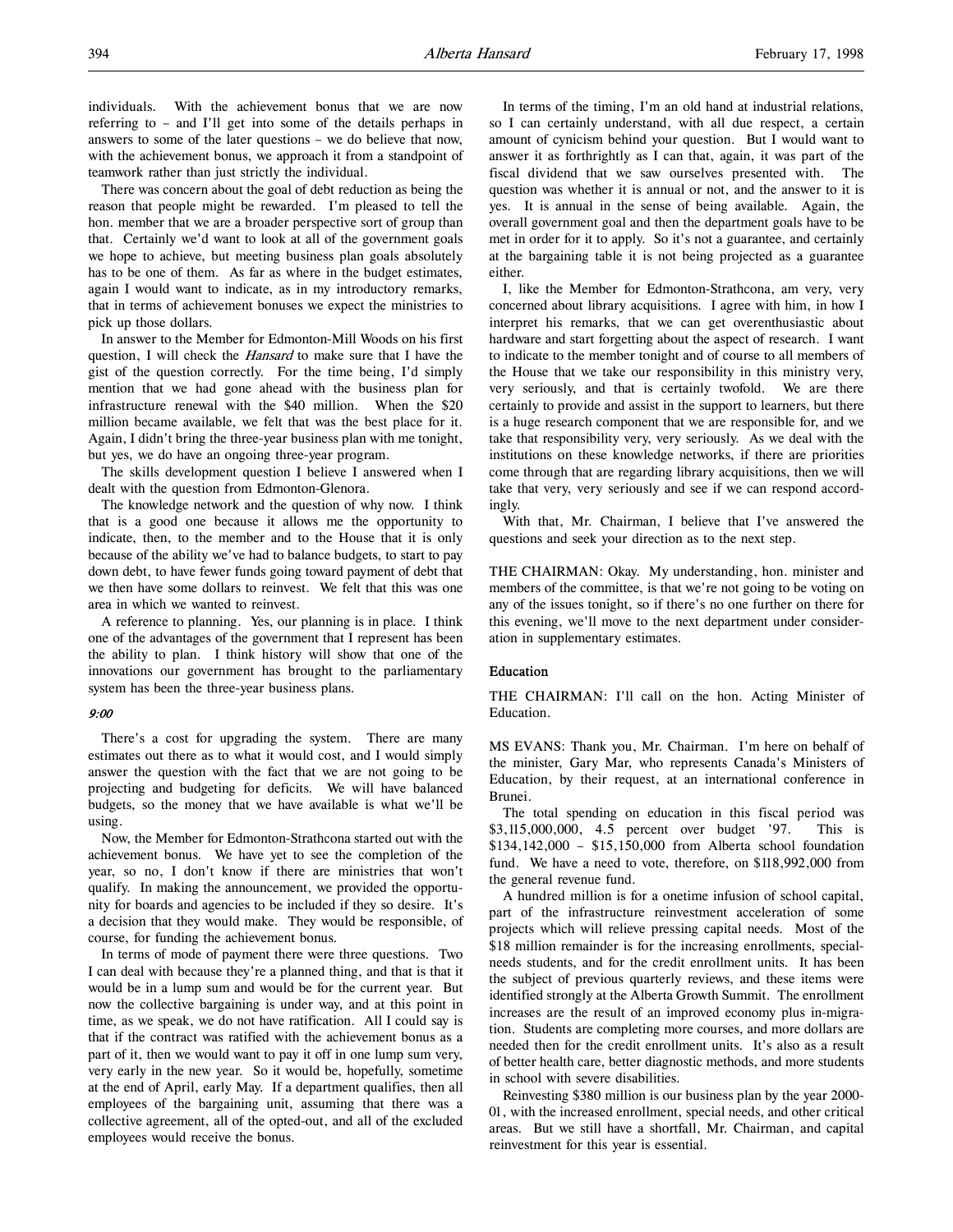First of all, dealing with the issues of the higher enrollments and why do we have a shortfall? Well, it's a symptom of our growing economy. In '94-95 the enrollments were going down, but today with the Alberta advantage we're attracting families, especially to high-growth communities like Calgary, Canmore, Grande Prairie, and Fort McMurray. The forecast growth was 1.2 percent, and actual growth was 2 percent. It's created a shortfall of \$12 million, \$6 million from the Alberta school foundation fund and \$6 million from general revenue. So we're here to ask you to approve \$6 million to accommodate higher enrollments. We expect this level of growth to continue with the announced projects. Also, Mr. Chairman, we expect with the reinvestment announcement in January to have \$171 million for enrollment based on 2 percent growth each of the next three years. This assures the boards that the funding will be there, helping boards with long-term planning. In the past, funding levels announced were one year at a time.

Mr. Chairman, in the category of severe disabilities the shortfall that we're experiencing is due to an increase in the number of students who will qualify and due in part to better health care and better diagnostic methods, in part to our complex society contributing to some behavioural and emotional disabilities. In part it's representative of the result of changing from incidence-funding to per student funding and identifying actual number of students with severe disabilities and in part the general enrollment growth. There are more students, and therefore we have a greater ratio or more disabilities.

For the long-term solution and reinvestment we're suggesting a 30 percent increase for severe physical and mental disabilities, mild and moderate disabilities, and also to address increases in numbers. We expect growth to slow somewhat but to keep pace with general enrollment. This leaves this fiscal period with a total cost pressure of \$6.3 million in this category; we're asking \$3.15 million from the general revenue fund.

Credit enrollment units for the higher credit enrollment unit funding is really a good-news story. It's introduced for greater accountability and also an incentive for students to complete courses in high school. Under the old formula, full funding for every student enrolled in a course on a particular day was the manner in which the funds were distributed to the schools. Today the credit enrollment unit pays for courses completed and services actually provided. The funding, therefore, is not tied to the enrollment date. It allows flexible course offering for year-round schooling, weekends, and outreach, and students balance course loads with extracurricular activities and part-time work.

More work skills options also contribute to more courses per student. For example, in career technology studies we have 22 career strengths. First, experiment with career choices and learn what is involved in different careers, also the registered apprenticeship program, careers for the next generation, and joint project skills with Skills Canada. We're working closely with our partners in Advanced Education and Career Development, educators, parents, and business to expand the learning opportunities, keep education relevant, and help keep kids in school.

### 9:10

The result is that the average credits per student are up from a low of 31.5 in 1993-94 to 35.7 in 1996-97. We're translating the average credits to courses: eight courses per student in the '96-97 school year, up from 6.9 courses in the '93-94 school year. It's created a \$12 million cost pressure, and we're requesting \$6 million from the general revenue fund for this category.

To control the cost, we're monitoring all claims to ensure they

qualify. We've established a CEU, or credit enrollment unit, funding study team, chaired by the Member for Red-Deer South, to make recommendations by the end of this month and to make the CEU funding more effective and efficient.

 For teachers' pensions the January reinvestment announcement includes the amount for teachers' pensions for the next three years. Due to higher teachers' salaries and more teachers, there is an expectation that there will be higher contract settlements this fiscal period, higher obligations to teachers' pensions therefore, and a higher prior service pension liability surcharge. Statutory obligations for current service pensions for '97-98 is \$100.7 million, short by \$1,842,000.

School construction debentures. The \$70 million early repayment debenture program makes good fiscal sense. Like lump sum payments on a mortgage, it saves significant interest, and those dollars, Mr. Chairman, can be better spent on the education of Alberta students. We need \$2 million for a penalty to save up to 10 times that in interest; in other words, \$20 million.

Mr. Chairman, in light of the fact that the hon. minister is out of town, I would suggest that questions could be provided and he would respond on his return either in written form or as the chair would direct. We would make that available to those that would provide questions.

# THE CHAIRMAN: Okay. The hon. Member for Edmonton-Mill Woods.

DR. MASSEY: Thank you, Mr. Chairman. The supplementary requests from the Minister of Education raise a number of questions. The first, of course, has to do with enrollments. Exactly how many students does this \$6 million represent? Can we get some indication of which boards in the province are being affected by this higher than anticipated enrollment?

We certainly support the inclusion of an item like this in the supplementary estimates. It makes sense. But we do question whether or not the base rate is enough to actually cover the costs that these added students actually represent to boards. The \$6 million is for enrollment growth, but the shifting of populations, I think, is equally important to schools, particularly now that we've moved to school-based budgeting. A small shift in enrollment, a drop in one school and the addition at another school, can make some dramatic budgeting differences. So one of the questions we would have is: how does this \$6 million play out in terms of school-based budgets across the province? Is that information available, at least on a limited basis?

The growth in senior high school courses. I believe I heard the Acting Minister of Education indicate that there was careful monitoring of the CTS units, module credits. I would be interested in knowing how that monitoring takes place, because as the minister is probably aware, the rumours around the province about the kinds of fancy bookkeeping that's being done with regards to CTS modules and claims being made of the government for funding them are numerous. So it would be nice to be assured that there is a good monitoring system in place and that when a claim for a CTS module credit is made, we can be assured that it is really a properly funded unit. We support, of course, the credit completion at the senior high school level as a way of distributing these funds. Again, we are left with a basic question of whether or not the support at the base level is really enough.

The amount covering the higher than anticipated special-needs students raises the question: how many? There's been great difficulty, as the acting minister knows, over the years of trying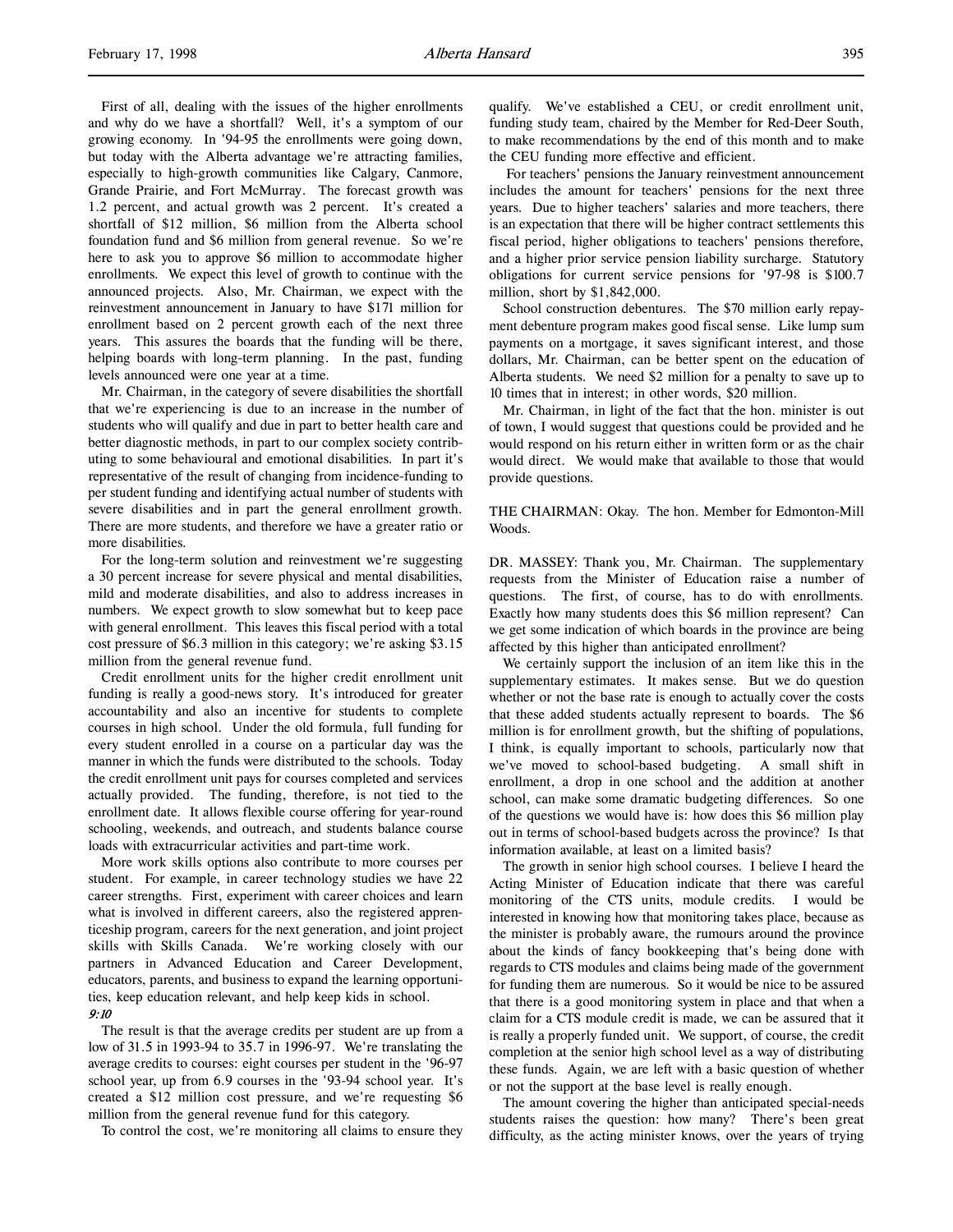Related to that: is there a reclassification within the systems? Because there weren't adequate funds for the mild and moderately disabled youngsters, were the youngsters in this category moved up into more severe categories to try to capture some funding for them? Again, we'd be interested, if that was the case, in how frequent it was. Again, overall what is the percentage of students in each category: mild and moderate and severely special needs? What numbers are we looking at percentagewise?

The questions that we have in terms of the increased capital construction. How is that money being distributed, and when will we learn how that money is being distributed to boards? Is that going to be very soon? Will it be done before the School Facilities Task Force makes its report to the Legislature? What is the timing on that? I guess we're very anxious, as the government is, that the classroom and the kind of instructional construction we know is needed across the province gets under way as quickly as possible and school boards are given the kind of help that they need.

Again, the huge problems with upgrading buildings. I was in Peace River last week and was taken on a tour of the high school there. The problems are really becoming very, very acute. The delay of funding: a boiler room was going to cost \$500,000; before the approval of the money came through, that price had risen to \$750,000. The project had to be stopped partway. At this point the boilers still haven't been attended to, and the building is in – really pathetic shape, I think, is the best description you can give to it. They call in a contractor two or three times a year to adjust the front doors because the base is moving underneath the building. As I said, the best description of the building at this point is pathetic. Those boards need help now to upgrade those facilities.

There was some question – I think the acting minister answered it at least in part – on the penalties associated with the early repayment of school capital construction debentures. We would like to know if the full \$70.5 million was repaid early and what the terms and original principal amounts of debentures were. I guess we would really like the assurance that this did save money and that holding onto some of those debentures over a long period of time might not have been a better financial strategy. So some more details on that payback schedule would help us answer that question. Of course we would support any early payment that ended up saving taxpayers interest.

# 9:20

The final question is about the service costs and teachers' pensions. We got a partial explanation again from the acting minister, but this is out \$1.84 million in the budget. That seems like a lot of money to be out in one budget item, particularly since we've lost 2,500 teachers in the province since 1992, so there are fewer teachers. Is this affected by early retirement schemes? Is that what's coming into play? I guess we would like some more detail on the pension item. Of course, again, as with most of these items, the opposition supports the government. The money is needed. In many cases we don't believe it's probably enough. In other cases we don't know the base that the increase is being made upon, and we look forward to that information when the minister returns.

Thank you.

THE CHAIRMAN: The hon. Member for Spruce Grove-Sturgeon-St. Albert.

MRS. SOETAERT: Thank you, Mr. Chairman. I just have a few more questions, if I may, to add to the supplementary estimates. One of the things that particularly interested me was the increased school capital construction and renewal. One of the concerns I've had for the last year is what is happening at the Thorsby school, and I would appreciate if the minister could get back to us, because . . .

### MR. MacDONALD: Which school was that?

MRS. SOETAERT: That was the Thorsby school. I know that the community is waiting on renovations for the gymnasium because they've wanted to do it the way the community wants it and not the way the bureaucrats want it. I think that would be under that school capital construction and renewal, but only part of it. So I guess that's my question to the minister when he has the opportunity to reply. I'm very concerned about that community because I feel they're a very strong community with strong grass roots. They know what they need, and I would hope that the minister would respect that.

I guess I'd like some explanation on another question. We paid interest penalties associated with early repayment. So I guess I would ask: which debentures were repaid earlier, and was the full \$7.5 million repaid early? What were the terms of the original principal amounts of the debentures, and what were the interest rates on the debentures that were repaid early? Who were the holders of the debentures, and why were they paid early? What were the outcomes of the cost-benefit analysis performed? Can the minister please provide the net present value of retaining the original payback schedule versus the net present value calculated for the early repayment option? I guess a simpler way of saying that would be: I'm just wondering if it made sense to repay it early.

I see also that there was some money budgeted for the special education needs of severely handicapped students. There is no doubt that there is a desperate need for that. I'm disappointed to see that we couldn't convince the minister to properly support those with mild and moderate needs.

Just a few other brief comments that I was interested in. The CTS credits and the student enrollment in that: that was a program just taking off when I left teaching at the high school. I know that it's grown, and it's a very good program from my understanding of it. I do question that the minister pays just by credit, because sometimes a student will be there for the first block of the day, the third and the fourth, and have a spare block too, yet the school is taking care of that, you might say, responsible for that student during that time, but not being funded while that student is there, even though they are there all day, only funded for threequarters of the day. I know that was the decision made by this government, but I question the practicality of it, and it's something that I'm sure makes budgeting in high schools very difficult.

MR. SAPERS: Keep going. It's fascinating.

MRS. SOETAERT: I know. I'm fascinating, says the Member for Edmonton-Glenora, and he's right.

MR. SAPERS: Your speech is fascinating.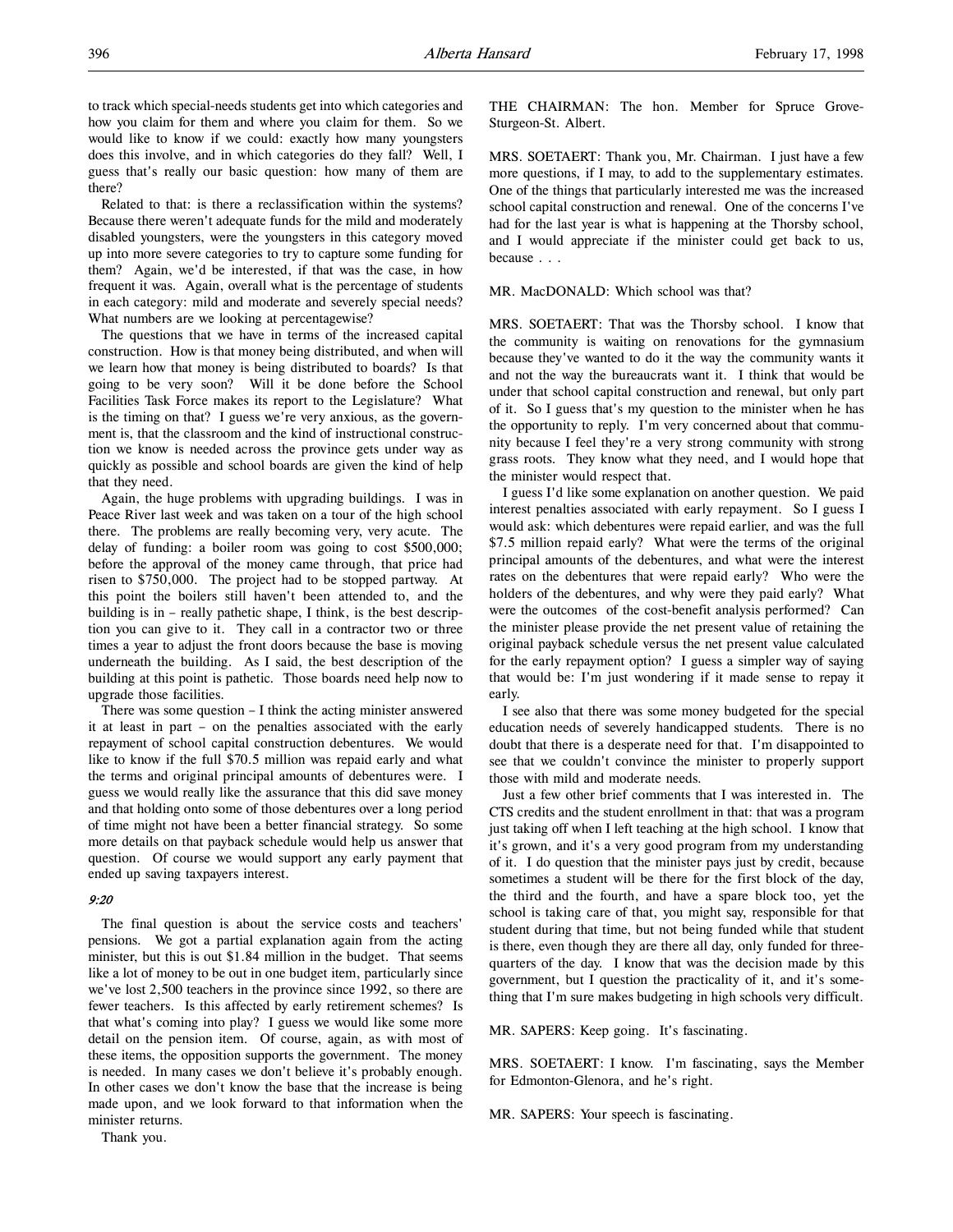One more point. I'm surprised that we needed \$6 million for increased basic instruction grants. That's quite a jump in students, but if you average it out across the province, I don't know if it makes much of a difference per school. If you get three new students, that's not enough to warrant a new teacher; it just makes another crowded classroom with a bit more budget money. I don't know how the minister can balance those things. I realize that some of it's pretty difficult. It would be difficult to balance the number of students coming in, and I'm sure that in many cases it didn't warrant another teacher except maybe in places where the economy is booming, up in Grande Prairie and maybe Fort McMurray.

Those are some of the questions I had for the minister. I appreciate this opportunity for those questions, and I know he will be very sincere and complete in his responses. [interjection] We don't want him phoning in his answers. We'll wait till he's here in person.

Thank you, Mr. Chairman.

THE CHAIRMAN: The hon. Member for Edmonton-Strathcona.

DR. PANNU: Thank you, Mr. Chairman. I'll be brief. Many questions have been asked. The supplementary estimates for Education: certainly some of them are required by law, so some money had to be paid to schools for additional numbers of students or for more credits.

The item that I want to ask a few questions about, an item on which very little information is available here, is the \$100 million for increased school capital construction and renewal. It's obviously a onetime allocation. Simple questions to start with. How much of it will be available for construction of new schools? There are, obviously, reports every day in the media that some new subdivisions that are opening up in Calgary or elsewhere may have to ship their students from those subdivisions to already existing schools. So the question that I have is: is there a certain estimate that the minister can give us with respect to how much or if any of this amount will be available for new schools, and how much will be available for renovation, repair, renewal, replacement of aging boilers, and so on and so forth?

The stories about leaking roofs, unpainted walls, heating systems that don't work, climate control systems that need replacement are legion and have been over the last several years in this city and across this province. Obviously \$100 million is a substantial amount, but I wonder if the minister can tell us whether or not this specific amount is based on some reliable estimate of the needs for renovation, repair, additional facilities that exist around the province? Or is it just a figure pulled out of a hat, and the minister hopes it will go as far as it can, and in so doing, it will meet most of the existing needs for repair and renovation and whatnot? The adequacy of the amount is obviously very difficult for me to judge. I'd like the minister to tell us how he arrived at this figure and whether or not in his judgment this \$100 million will be enough.

A related question, of course, is: when is this \$100 million going to be available to school systems and school boards across the province? It's a onetime allocation. Is it going to be spread over a period of three years, four year, five years? It seems to me it's a rather strange way of budgeting for new school construction or for repair, as a supplementary addition to an annual budget. It's an amount which obviously needs to be carefully planned to be spent. There is really no information here as to

whether it's going to be available to schools like this, you know, in the next two months or the next six months or whether it's going to take four years for them to tap into it.

#### 9:30

I'm sure school boards and school jurisdictions would like to know exactly how and when this money is going to be available and within what kind of framework. It would obviously be I think far more desirable for school boards to have information available ahead of time so that they can plan their construction and renovation activities over a period of time. One-time allocations don't seem to give enough of an assurance that they can wait for a year or two until they have the designs available and the appropriate planning available in order for them to be able to access these funds when they choose to.

Just a minor, I think, reiteration of a point that was made on the nonbudgetary disbursement of 70-some million dollars. There is really a need for some information for this House to understand what were the grounds for making the decision to pay this back other than the simple statement, I think, that was made tonight, that \$2 million penalty was acceptable as part of the early disbursement of this amount for debentures in order to save \$20 million. I wonder if we'd be able to access the basis of that saving of \$20 million. Are there any firm estimates that were made, and are they available in the form of some sort of a document that can be made available to us, which I certainly would like to have a look at in order to feel sure that this payment as made here is indeed worthy of my support?

So with those remarks I think I'm going to just conclude. Thank you.

THE CHAIRMAN: Okay. Before we move onto the next item for consideration, the chair would remind hon. members that the acting Minister of Education has assured all members that the Minister of Education will be taking your questions under advisement and will be giving you written answers to those.

The next department for consideration under supplementary estimates is the Department of Intergovernmental and Aboriginal Affairs.

### Intergovernmental and Aboriginal Affairs

MR. HANCOCK: Thank you, Mr. Chairman. Just a few short introductory remarks. I'm pleased to come before the committee this evening to speak to our supplementary estimates for Intergovernmental and Aboriginal Affairs. While our list is short, it encompasses two extremely significant areas of the ministry's business. I'm happy to report to the committee that these numbers also represent important successes for our government and for Alberta and for our country.

Under the Constitution Act of 1930, otherwise known as the natural resources transfer agreement, the province is responsible for the transfer of Indian land claim settlement lands to the federal government. On January 8 of this year cabinet approved in principle the memorandum of intent dealing with the Loon River Cree band land claim settlement as negotiated between Canada, Alberta, and the band. Under the proposed settlement the 370 members of the Loon River Cree First Nation will receive a reserve of not less than 70 square miles, \$29.5 million in program funding over five years for reserve construction, and \$17 million to be placed in a trust fund for the long-term benefit of band members. Alberta will provide the land for the reserve and approximately \$9 million.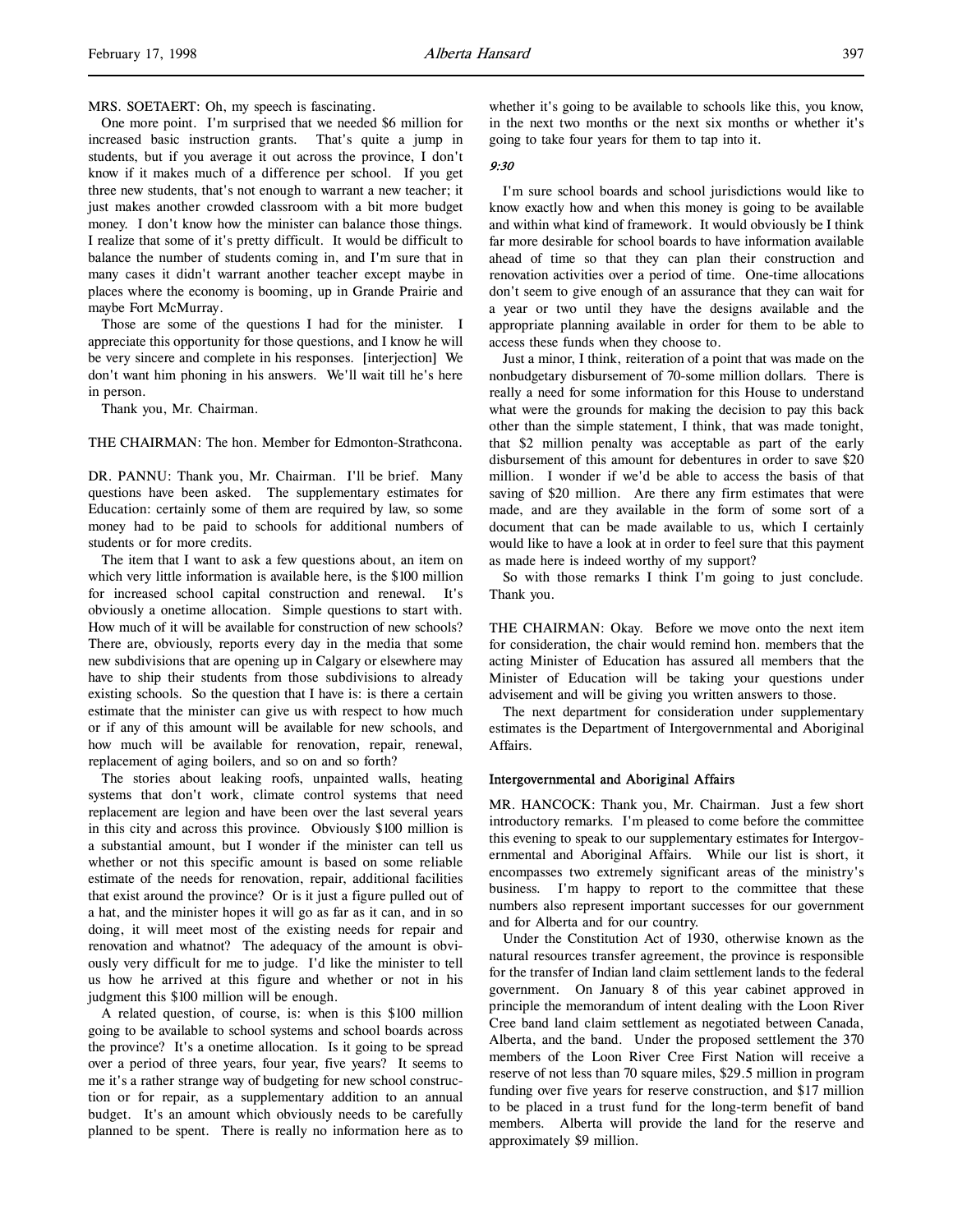As the province has little control over the pace of land claim negotiations, it's difficult for the ministry to budget for these amounts with any certainty. While we have discussed a number of possible methods for budgeting for land claim settlements, we agree with Treasury that the best method is to bring forward these matters as a supplementary estimate when a reasonably certain amount is known.

Our supplementary estimates also provide for \$500,000 for unbudgeted litigation costs incurred by the province for claims filed in Alberta Court of Queen's Bench by Indian bands. Responsibility for these claims has been transferred to Intergovernmental and Aboriginal Affairs from Justice.

The settlement of the land claim is an important step for band members and for the government, and I'm pleased that Alberta has been involved in the development of a settlement which will assist the Loon River Cree Nation in the present and for the future.

The final \$500,000 funds Alberta's national unity consultation process on the Calgary framework. Our nonpartisan, provincewide consultation process began September 14 and culminated with the members of this Assembly unanimously endorsing the Calgary framework on December 10, 1997. The consultation process was designed to encourage a dialogue among Albertans on issues related to national unity and on the Calgary framework. The members of this Assembly were enthusiastic and active participants in the process, convening more than 60 formal town hall meetings and countless informal sessions. In addition, some 53,000 formal submissions were received, 48,000 brochures were sent in, 3,000 phone calls came in to the 1-800 line, and there were 1,700 Internet responses. Analysis of the feedback indicated that 70 percent of Albertans who responded supported the Calgary framework.

Mr. Chairman, Albertans love their country and are proud that the Calgary framework has initiated a grassroots process throughout the country. With respect to the consultation process I would note that across the country Alberta has had among the most significant response and participation by individual citizens in the process. In fact, in all the provinces only Ontario, who has spent more twice the amount of money and has a significantly larger population than our province, had more responses, some 60,000 to our 52,000. So this has been a very positive process, a very effective process, and one which has been very cost efficient as well.

I look forward to any questions that members of the House may have.

# THE CHAIRMAN: The hon. Member for Edmonton-Norwood.

MS OLSEN: Thank you, Mr. Chairman. I just have a couple of questions that I'd like to ask. I know that the Loon River Cree band is a breakaway group from the Lubicon and has approximately 370 members. There was another breakaway group, the Woodland Cree. The Woodland Cree reached a settlement in 1991, but the Loon River Cree band has not. The minister spoke to a formal agreement in principle on a tentative settlement. Has that been signed? I understand it was signed, formal documentation hasn't been completed yet, and no details have been released. The Premier talks about the agreement as being a fantastic deal for the Loon River band and says that it bodes well for further settlements, and I have some concerns about that. We'll discuss that in subcommittees.

I guess my questions: you've answered one of them in terms of

how much land was granted, where exactly, and what type of land is there. How sustainable is that land? What is the intended use? Is some of the provincial money, some of the \$9 million, in lieu of land? When can we expect the Lubicon settlement claim to be completed? Is that further down the road? Again I have some questions about the length of time it's taking to conclude some of these settlements.

Litigation costs. I'm wondering if the litigation costs will be ongoing, if this is \$500,000 and that's it, that you're aware of, and there's not going to be a need to put any more money into that. So those are my concerns about the aboriginal affairs aspect of it.

I'm wondering if I can just go to the \$500,000 for the national unity consultation process. In light of the fact that the department already has \$1.4 million that's dedicated to Canadian intergovernmental affairs, is this \$500,000 just for the national unity debate? Does this cover all of the costs of the householders, the mail-out, the questionnaire: that type of thing? Did it cover the hiring of the staff? I'm concerned that we have a response rate of about 5 percent, and if we're going to discuss this issue at any further date, have you given any further thought as to how we would do this in order to get a greater return on the questionnaires? Those are my questions in relation to those issues.

#### 9:40

THE CHAIRMAN: The hon. Member for Spruce Grove-Sturgeon-St. Albert.

MRS. SOETAERT: Thank you, Mr. Chairman. Just a few questions to the minister if I may. I see that there was a payment for costs for claims filed in the Alberta Court of Queen's Bench by Indian bands, and I'm wondering if Alexander is within that? If you could explain part of that to me, I'd really appreciate it. As you know, Alexander is in my constituency and a band that I very much respect and admire. So I'd appreciate any information on that if I may.

I think it'd be interesting to see the breakdown of the national unity consultation process: who spent what, what kind of procedure did each person do, and how did they spend it in their constituency? I think that would be kind of interesting, and maybe we could even learn from each other and see how we think the most effective way to get input was used.

Those were my two brief questions and comments to the minister. Thank you.

# THE CHAIRMAN: The hon. Member for Edmonton-Strathcona.

DR. PANNU: Thank you, Mr. Chairman. I have just two brief comments and questions on this. I'm pleasantly surprised that the public consultation process leading up to the December special session cost as little as it did, so I certainly want to congratulate the minister for money well spent.

I have a question, however, about the \$500,000 being requested to pay the litigation costs of the province for claims filed in the Alberta Court of Queen's Bench by Indian bands. Several questions. I wonder if the minister can name these Indian bands. Second, is \$500,000 just the first payment on litigation that's ongoing? Should we expect to receive another request from the minister later on for more moneys to pay for part of the litigation that is not yet attended to? Thirdly, which land claims are being litigated in this particular case? So the information about the bands involved, the nature of the land claims being litigated, and whether or not the litigation is already completed and \$500,000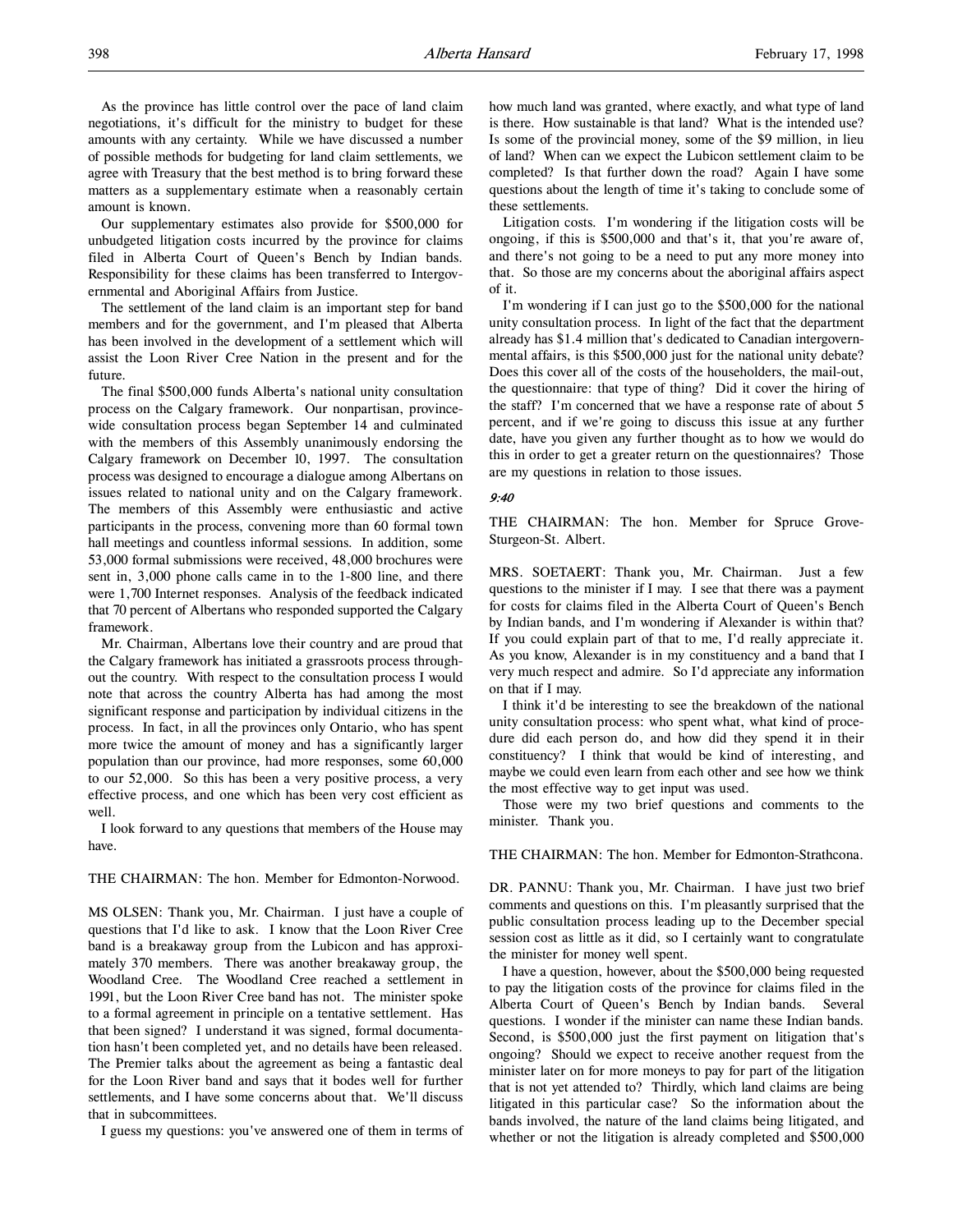represents payment in full and final form for the costs incurred. Thank you.

MR. HANCOCK: Perhaps I could respond to some of the questions that have been raised, Mr. Chairman. First of all, the suggestion was made that the Loon River Cree Nation was a breakaway band from the Lubicons. It certainly is my information that that's not correct: the Loon River Nation is a nation in and of themselves. So I just want to clarify that. The agreement, in fact the memorandum of intent, has been signed. It was signed on January 16 between the negotiators for the Loon River Cree Nation, the government of Canada, and the government of Alberta. That memorandum of intent, which was signed with the approval of our cabinet, basically commits us to the settlement within the parameters which I outlined, which is the payment of approximately \$9 million, a portion of which – I think it's about \$7.5 million – goes into the trust fund. Another \$1.5 million will be utilized for dealing with third-party interests in clearing some claims against the lands that are being transferred. The lands are lands of course which, in terms of the area, were negotiated by the Loon River Cree Nation, so presumably they're happy with the parameters and the type of land that's available. It basically is west of Red Earth and in the vicinity of their traditional homes.

The question as to when the Lubicon might settle really has nothing to do with today's supplementary estimates, but I would indicate that we are ready, willing, and able to sit down at any time to discuss land claims negotiations on a basis which is appropriate for the people of Alberta and consistent with settlements that have been made with Woodland, with Loon, with other nations in Alberta. We're certainly prepared to deal with the Lubicon at any time and have discussions with them.

Litigation costs: an interesting question. There are 26 claims that have been filed across the province. Only about four of them are considered active at the moment, but the others have been filed, and most of them have been served. Of course, the claims that are put forward in those actions are significant in terms of dollar value and in terms of the principle of the issues, and therefore we have to take them seriously and have to be prepared to defend them. I would like to be able to say that this is the final payment on litigation, but I fear it's just the beginning. Although we probably won't in this fiscal year require the full \$500,000 which was originally put forward in the estimate because some of them are not proceeding quite as quickly as had been anticipated, there are in fact four claims that are being actively pursued at this time. Rather than waste the House's time with intimate detail, I'd be happy to provide you with a list of the claims.

### MRS. SOETAERT: What about Alexander?

MR. HANCOCK: Alexander is not, to the best of my knowledge, at this time one of those claims.

I think that deals with the basics relating to land claims and the litigation. I'd be happy to provide more detail to either of you if you wish it.

With respect to national unity actually I'm very pleased that we managed to deal with the national unity consultation process in a very relatively cost-efficient manner. Many of the other jurisdictions spent a lot more than we did. For example, British Columbia has a budget of \$1.6 million, and they finished their consultation process with only 45,000 submissions. In Saskatchewan they had 21,000 submissions and a budget of about \$600,000. Ontario, as I mentioned, has about 65,000 submissions, although their

process is still under way, and their budget is in excess of a million dollars. In some of the other jurisdictions: Nova Scotia had 385 submissions.

I don't think we have anything to apologize for in terms of the size and the breadth of the consultation process which happened in Alberta. We had a phenomenal response to the process, and the budget actually will probably come in, again, closer to \$400,000 than \$500,000. We've had a very effective process. We had good participation from across the province. We had probably a better rate of participation than anywhere in Canada on this question and at a cost which is much lower than other jurisdictions have put in. In terms of the specifics: it cost us approximately \$230,000 to design, print, and distribute the brochures; about \$9,000 to design, print, and distribute the report; about \$57,000 for advertising; \$41,000 for contract staff for coding the responses; and about \$35,000 for our polling. That would bring us to about \$400,000, or almost a hundred thousand under budget. There may still be some costs to be paid in terms of some of the constituency-related expenses. For that, 20,000 copies of the final report were printed, and a good number of those have been distributed; 1.05 million households received the brochure, which included a postage-paid return envelope.

The process was nonpartisan in nature, involved all three parties in the House, and resulted in a very good discussion over three days in December. The unanimous resolution of this House was not only nonpartisan, not only very effective consultation, not only involved a broad spectrum of Albertans and gave everybody an opportunity to participate, but it also, in the context of this government, was very fiscally prudent and well managed.

### 9:50

THE CHAIRMAN: If there are no further questions at this time, we'll proceed to the next department for supplementary estimates.

### Treasury

THE CHAIRMAN: The hon. Provincial Treasurer.

MR. DAY: Thanks, Mr. Chairman. The supplementary estimates deal with the LTD, long-term disability fund.

Just as quick background so that people understand, this particular fund receives premiums and pays benefits under the government employees' LTD plan, and it provides for certain elements for employees who are unable to work as a result of injury or illness or disability. That particular plan covers that employee until they're either able to come back to work or possibly they find employment in another capacity or they reach age 65.

This plan was implemented in 1976, and it was based at the time on what we call a pay-as-you-go premium rate, where that current cost premium rate is set at a level that generates enough funds to pay the monthly benefits as they come due. As with a number of pension plans over the last several years in the public sector, not just in Alberta but in fact across the country – and this type of thing would probably even include some of the difficulties that CPP ran into – under that particular approach over time you have more employees on the plan and collecting the benefits. That collection of benefits and the cost for that begins to accumulate while the rate either stays the same or possibly the number of employees decreases in terms of those paying into the plan. So you eventually begin to work yourself into an unfunded position, which obviously is not tenable over any kind of a period of time.

So in this particular case it was back in 1989-1990 that the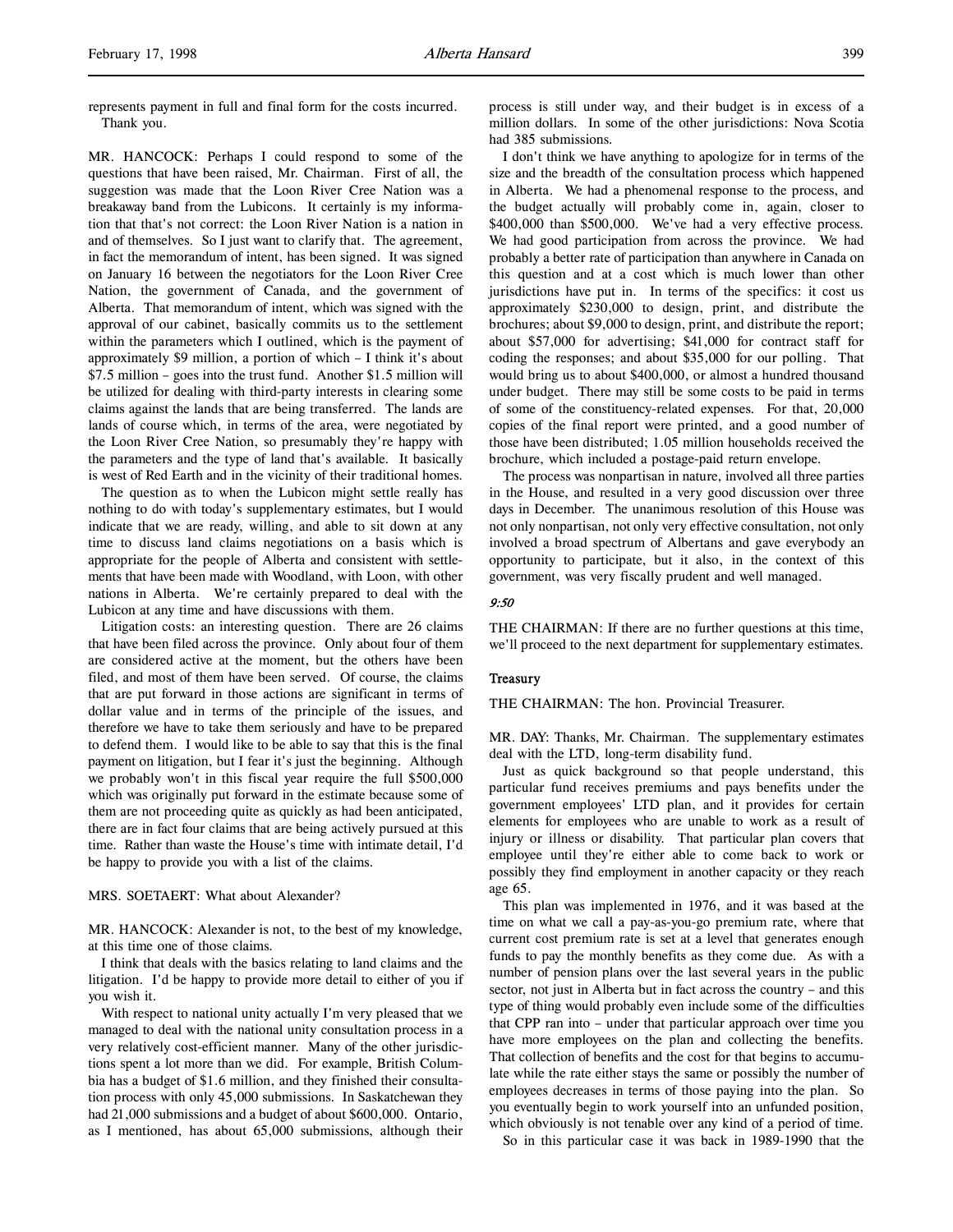Auditor General said that the Treasury Department had to record the full cost and all the related liabilities and that something needed to be done related to the unfunded liability. So the \$102.3 million payment is the amount determined to deal with the unfunded liability. That is based on an actuarial evaluation up to the end of December 31, 1997. Then to accommodate the \$102.3 million liability, \$93.1 million has already been accrued – that was previously done – and there is \$9.2 million left accrued in the 1997-98 plan. That explains the breakdown. That explains what gets these funds on a pay-as-you-go basis, gets them into an unfunded position, and here is the method that you get those plans funded once again. That explains the amount of \$9.2 million. The other amount, as I've already indicated, was previously accrued and put on the books in previous years. So the majority of that was dealt with back as far as 1993.

I think that explains where we are today and why we are looking at this 1997-98 supplementary estimate.

## THE CHAIRMAN: The hon. Member for Edmonton-Glenora.

MR. SAPERS: Thank you, Mr. Chairman, and thank you, Mr. Treasurer. As I understand the purpose of this request for interim supply or supplementary supply, it's required to provide onetime funding under the government employees' long-term disability insurance plan for the bargaining unit and for the opted out, for excluded members of that plan. I understand that this nonbudgetary disbursement eliminates a previously incurred liability. What I don't understand is why it seems to be a surprise or why it shows up at this point.

When I take a look at the public accounts, I notice under other accrued liabilities in the public accounts in the most recent publication, which is schedule 13 found on page 44, volume 1, that the other accrued liability entry is \$111 million. I'm assuming that the lion's share of that entry is the \$102.3 million that we're being asked to retire in this supplementary request. I'm wondering if you could tell me if that assumption is correct and what the balance of that \$111 million is.

I guess I'd also be interested in your explanation, Mr. Treasurer, of why there didn't appear to be any kind of a payment schedule. Or on the other hand, if there was a payment schedule, were we not making payments quickly enough? Was there a projection that was inaccurate that led to this liability breaking the \$100 million mark in the way that it has, or was it something that had just escaped your attention up until this point?

There's a whole package of questions there, but to make it really simple, what I'd like to know is: was there a schedule to deal with this liability, and if so, what was the nature of that schedule before we got to the point we're at today? Those are my only questions.

Thank you.

## THE CHAIRMAN: The hon. Provincial Treasurer.

MR. DAY: Yeah. It's a good question. The whole business of planning and figuring on actuarial assessments and actuarial evaluations is a complicated and tricky one at best. For instance, as we announced in the House last year, on the public sector pension plans we had projected a 45-year period to see those fully funded. You do the regular actuarial review, and in doing that last year from the plan adjustments that were done in '93, because you run those projections out, less employees paying in because of restructuring, an improvement on the investment end, it doesn't take very much to tip that long-term actuarial curve. In fact, as we announced last year, using that as the example, we haven't put a date on it now, but in a short period of time we could see that unfunded requirement being met maybe in the next three or four years as opposed to waiting 45 years. We'll do that actuarial review again. Running the numbers is not something you do every six months just because changes occur over time and it takes a critical mass until all of a sudden that slope cranks around. So at the same time as the review was done on the public sector plans, getting the actuary, then, to say, "Okay, also run the numbers on the LTDI plan," then we see that in fact you aren't totally able to accommodate the unfunded portion: more people actually going onto the plan – disease, illness, whatever it may be – and less people paying in. You don't have the investment side like you do on the public pension side, and we see that that adjustment has to be made. So in doing that review on a regular basis, this is when these numbers come up.

The majority has been addressed in terms of \$102 million with that \$90 million assessment in '93, and this is now to bring it up to date. With the regular reviews that go into place, we don't anticipate having to see that readjusted again. So it's in the process of these regular reviews that you determine if something has to be added or in fact, like on the public sector pension plans, you can back off.

I want to get you the precise information as far as that \$111 million, what portion of that is affected by this, and I'll get that information to you.

## THE CHAIRMAN: The hon. Member for Edmonton-Strathcona.

DR. PANNU: Thank you, Mr. Speaker. The Treasurer just referred to disease, illness, whatnot, I guess among government employees. To what extent, Mr. Treasurer, is this large-amount adjustment accountable in terms of increased incidents of stress leave and disability leave among those who remain behind? Obviously, there's a great deal of talk about stress: stress at work, insecurity causing stress. Restructuring has obviously caused a great deal of anxiety among all kinds of workers, including those who work for this government. That has obviously led to burnout, to illness, disease, leave related to disability caused by such conditions. So would you be able to give us some idea about the incidence of stress-related leave causing higher premiums and liabilities, which then constitute part of the increased amount that you mention here?

# 10:00

MR. DAY: Mr. Chairman, I don't have that as far as Treasury items. I don't know if the minister of advanced education, who works directly with PAO on the fund – and I'm putting him at a bit of an unfair disadvantage here – has the numbers right now in terms of the percentage. For Treasury purposes I don't have the breakdown, in the illnesses that are recorded, of which are injury related, like maybe related to a traffic accident, and which would be something like an illness, cancer-related for instance – there would be claims that would be carried on this – and which in the breakdown would actually be stress. Certainly we do hear that could be a factor with increased workloads. The minister of advanced education may have that figure. If he does not, I can see if that's available. We'd have to work that through the insurance company. I don't think it would be a confidentiality problem. Between myself and the minister of advanced education, who works with PAO on this, let me see if we can get the breakdown for you in terms of what would be stress related and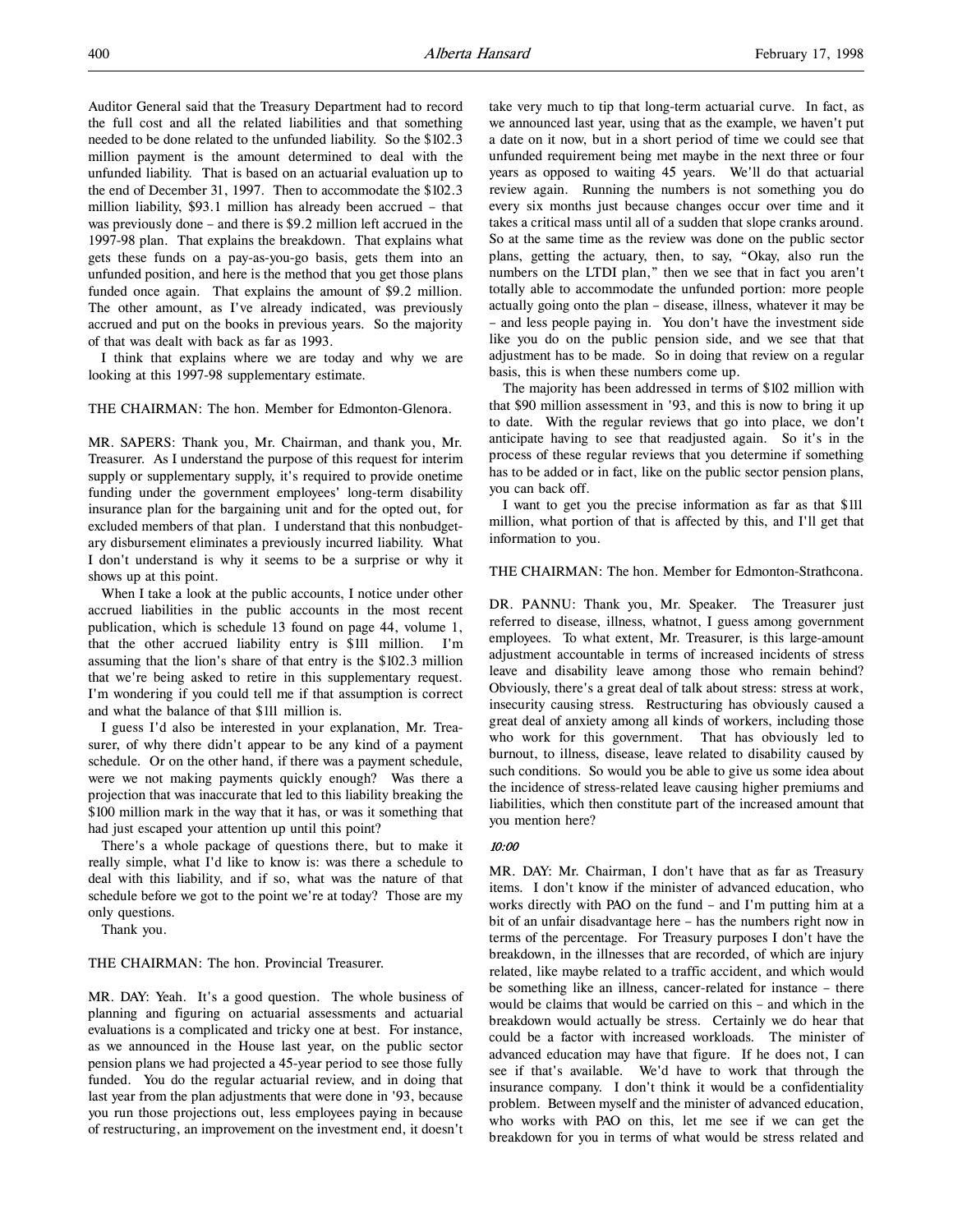what might have been incurred in the form of accident or physical illness. I'll try and get that for you.

THE CHAIRMAN: Okay. If there are no further questions, then we'll move on to the next department for consideration this evening.

# Family and Social Services

THE CHAIRMAN: I'll call on the Minister of Family and Social Services.

DR. OBERG: Thank you very much, Mr. Chairman. The supplementary estimates tonight are as requested:

To authorize the transfer of \$625,000 from the Operating Expense . . . to pay for systems development costs affecting the following systems.

The tracking and maintenance information system will track expected and actual family maintenance payments received by SFI clients, for \$175,000. The client services system will assist the services to persons with developmental disabilities program to track services provided to its clients and will maintain a profile of services and associated costs for each client, for \$325,000. The personal support system will authorize and record all financial activities for each client under the individual funding program, for \$125,000.

Mr. Chairman, costs for these systems were initially thought to be within the operating vote, but it soon became clear that they fell into the capital investment side, and the request tonight is to remove them from the operating to the capital.

THE CHAIRMAN: Okay. The hon. Member for Edmonton-Norwood.

MS OLSEN: Thank you, Mr. Chairman. Over the noise here, I couldn't hear the minister speaking about tracking and maintenance information systems, so after I'm done, if you could just go back to that.

I guess my concerns revolve around why we don't have an integrated system. Why three separate systems with the technology that's out there? Given that some families may be involved in many aspects of the social services system, is it not more efficient to go another route? What portion of the \$625,000 will be reallocated from income support to individuals and families, and what portion will be reallocated from social support to individuals and families? Given that social support to individuals and families, which includes services to children and handicapped persons, is forecast to overspend, where will the money come from? In addition, the savings from the income support to individuals and families is to be redirected to handicapped and children's services. I wasn't aware it was for computers. It was supposed to be redirected to services for children.

My comments on the software. Who has the proprietary rights to the software? Who has the contract? Who developed the systems? What was the original proposal? What was the cost to be for that, and why the overrun? Six hundred twenty-five thousand dollars is a lot of extra money, so what was the original forecast for that? Again, are the systems in response to a recognized deficiency? Was it higher caseloads? What sort of perpetuated the whole need for these systems and a change?

Again, I'm a little concerned that savings from income support for individuals and families that was supposed to be redirected to services is not going to children; it's going to computers. So if the minister could answer some of those questions, that would be helpful.

THE CHAIRMAN: Hon. Minister of Family and Social Services, before you begin, hopefully some of your colleagues will be able to refrain from carrying on lively discussions on the front bench and elsewhere.

DR. OBERG: Thank you, Mr. Chairman. Very quickly, I'll rephrase what I said initially on the tracking of maintenance information. The tracking of maintenance information system will track expected and actual family maintenance payments received by SFI clients. In listening to the hon. member's comments, it seemed to me that she was thinking this is an extra \$625,000. This is not an extra \$625,000. This is \$625,000 that was initially planned for. It was thought to be coming out of operating, but it was soon discovered that it had to come out of capital. So this is money that was budgeted for right from the start. We're simply moving it from operational to capital.

THE CHAIRMAN: The hon. Member for Edmonton-Strathcona.

DR. PANNU: Thank you, Mr. Chairman. A brief question or two. On the development of systems that's under way, my question is: who is doing it? Is it in-house? Is it being outsourced? Is it someone from within Canada that's doing it for the department, or is it from outside of Canada? So that's one question: which agency or which group or which business is undertaking it?

Other than that, I guess I could be wrong here, hon. minister, but it seems to me that \$625,000 is being reallocated from income support to individuals and families, social support to individuals and families. At least, this is how it's stated here, and on that basis it seems to me that you seem to be relying more on a technological fix rather than sending the dollars where they are absolutely needed, to help families and children.

DR. OBERG: Mr. Chairman, very quickly, to respond to the hon. member, yes, indeed these dollars are coming out of the larger income support to individuals and families, but these are the mechanisms and the systems that are needed to maintain those two programs. Without these systems, without these mechanisms we would not be able to, and these computer systems will benefit the individual by making things a lot more expedient and a lot more efficient in them getting their dollars and their cheques.

MS OLSEN: I want to just ask the same question I didn't get an answer to here. Given that social support to individuals and families is forecast to overspend, where, then, will that money come from if this is being reallocated? In addition, the income support to individuals and families I thought was to be redirected to handicapped services and services to children, not to computers and software. Thirdly, who has the proprietary rights, who developed the software for the department?

### 10:10

THE CHAIRMAN: The hon. Minister of Family and Social Services.

DR. OBERG: Thank you, Mr. Chairman. Very quickly the proprietary right I believe – and I will get back to you on this – is ISM. These were moneys that were in the income support to individuals and families and social support to individuals and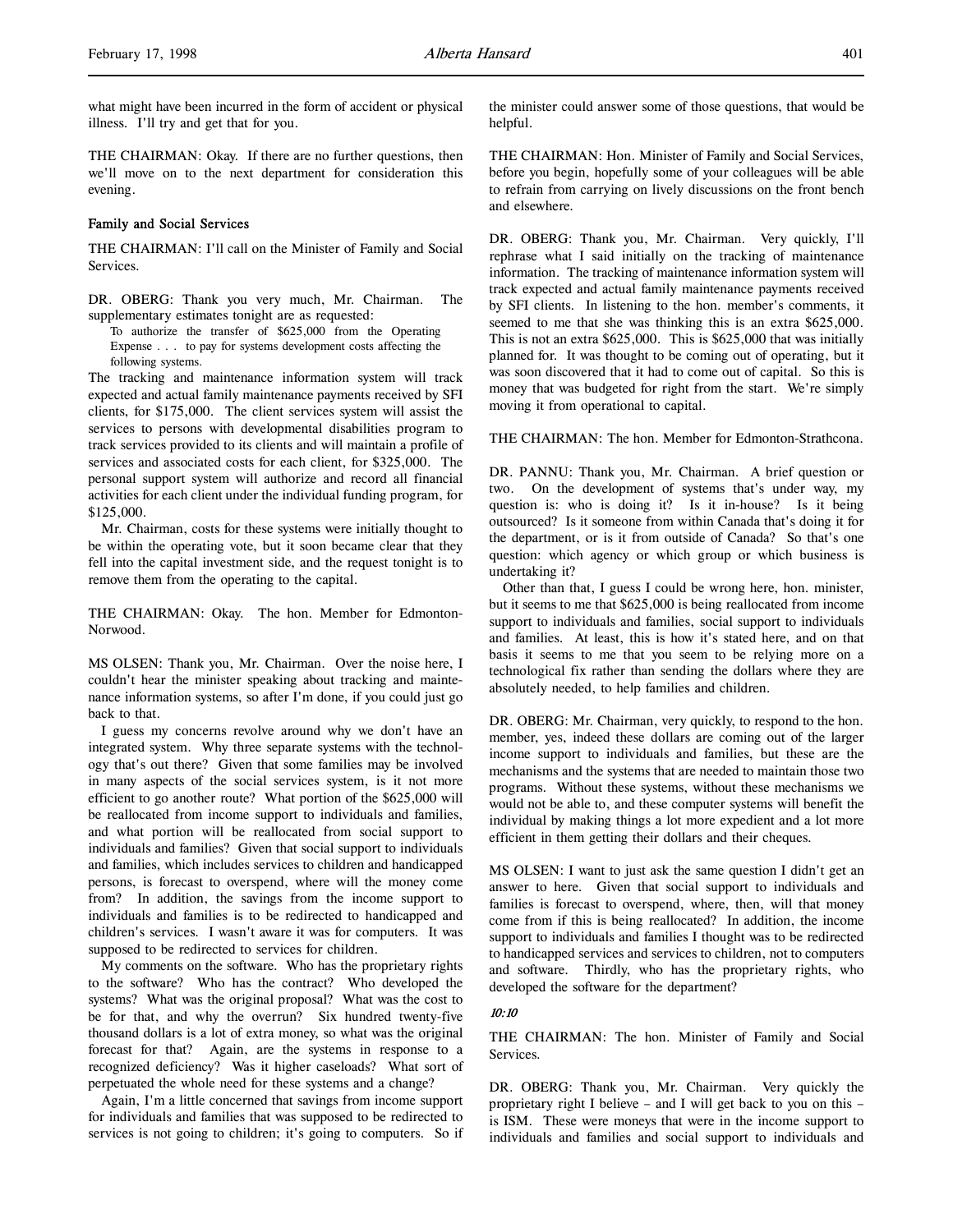families. They have been allocated for the purchase of these computer programs right from day one, but because it is capital expenditures as opposed to operational – it was voted on as operational in the past budgets so we are moving it to capital from the operational vote.

With regards to moving the dollars to children's services, this is money that we have targeted for these two programs. This money has always been targeted for these programs. Quite frankly, we're simply moving it from operational to capital from within these two programs.

THE CHAIRMAN: The hon. Member for Edmonton-Strathcona.

DR. PANNU: Thank you, Mr. Chairman. I'm sorry to have to repeat the question. I think the minister either answered the first part of my question and I didn't hear it, or perhaps he didn't answer it at all. My question was: who is doing the developing of the system? Is it in-house, or is it some firm in town or in Alberta? Who is doing it?

THE CHAIRMAN: The hon. minister.

DR. OBERG: Thank you, Mr. Chairman. It's a Canadian firm. I believe it is ISM, but I will get back to you on that.

MS OLSEN: In relation to the contracts, I'm aware that ISM holds proprietary rights to a lot of things the government does, be it this government or another government. That raises some concerns for me in that if you don't want to proceed or at some point the contract expires, then we don't have the rights to that system and that system is of no value to us. So I really am interested in pursuing the issue around the contracts. If ISM has it, then why don't we have proprietary rights to it? Is this a package that is developed and designed for us, or is it a package that exists elsewhere and has been designed and constructed for us in some manner? I'm interested in knowing whether this was designed specifically for us or we've taken a canned program and we're bringing it here with some adjustments. It concerns me that we don't keep proprietary rights on software if this is an in-house program.

THE CHAIRMAN: The hon. minister.

DR. OBERG: Thank you, Mr. Chairman. This is an in-house program. Whether or not we have exclusive proprietary rights I don't know for sure, but it is an in-house program with a contract with the provider. We keep the software.

THE CHAIRMAN: We'll conclude this part of the committee's consideration of the supplementary estimates and move to the motion that was moved earlier by the hon. Government House Leader.

The hon. Leader of Her Majesty's Loyal Opposition.

MR. MITCHELL: Thank you, Mr. Chairman. I'm speaking to the estimates under Family and Social Services.

THE CHAIRMAN: Certainly the chair did not see you standing, sir. Were you not elsewhere?

MR. MITCHELL: I was right here.

THE CHAIRMAN: Well, you're up.

MR. MITCHELL: Thank you, Mr. Chairman. I just want to make a couple of points. I would like to ask a question specifically, and then I'd like to explain it a bit to the Minister of Family and Social Services. I find it difficult to understand why we are transferring \$625,000 from income support to individuals and families to systems and things that are important for management but certainly don't directly support the day-to-day needs of individuals and families who come under the program for income support. I want to point out – and I'm sure you're aware – that the level of support under social assistance is not adequate. At the same time, there are increased numbers of people living in poverty. There are increased numbers of people living without homes. There are burgeoning demands, increased demands for hot lunch programs at schools, for example, and somehow the minister has found a loose \$625,000 to free up from that and put into things that are technical and perhaps of some managerial significance.

It would seem to me that what he should be doing, if he needs that, is finding new money and not taking money from programs that we know are already underfunded. If the minister can answer that question, then I have another one that I'd like to pursue.

THE CHAIRMAN: Okay.

The hon. minister.

DR. OBERG: He can ask both of them.

MR. MITCHELL: No. My other question is of another minister.

THE CHAIRMAN: Hon. minister.

DR. OBERG: Thank you, Mr. Chairman. I'd be more than happy to answer that. First of all, of the computer systems that we're putting these dollars into, the first one is the tracking of maintenance information system. It will track expected and, quote, actual family maintenance payments by SFI clients. It is a very important thing to be able to track the actual maintenance payments. The client services system will assist the services to persons with disabilities to track services provided for its clients, and the personal support system will authorize and record all financial activities.

Mr. Chairman, these were not \$625,000 that were just found. These were taken from the operational budget because a mistake was made in the original budget, and it is now being moved to the capital side. Every dollar here will make it easier for clients under income and support programs to receive their payments. It will free up dollars by better administration using these computer systems.

MR. MITCHELL: My point remains, Mr. Chairman, that if they can find money from one budget area and put it into another and the other is support for these kinds of systems, it seems to me that they could find money to put into better supports for people. Again, it underlines the problem that we have. There isn't sufficient money for people. I'll leave it at that.

Thanks.

THE CHAIRMAN: The hon. Government House Leader's going to appear.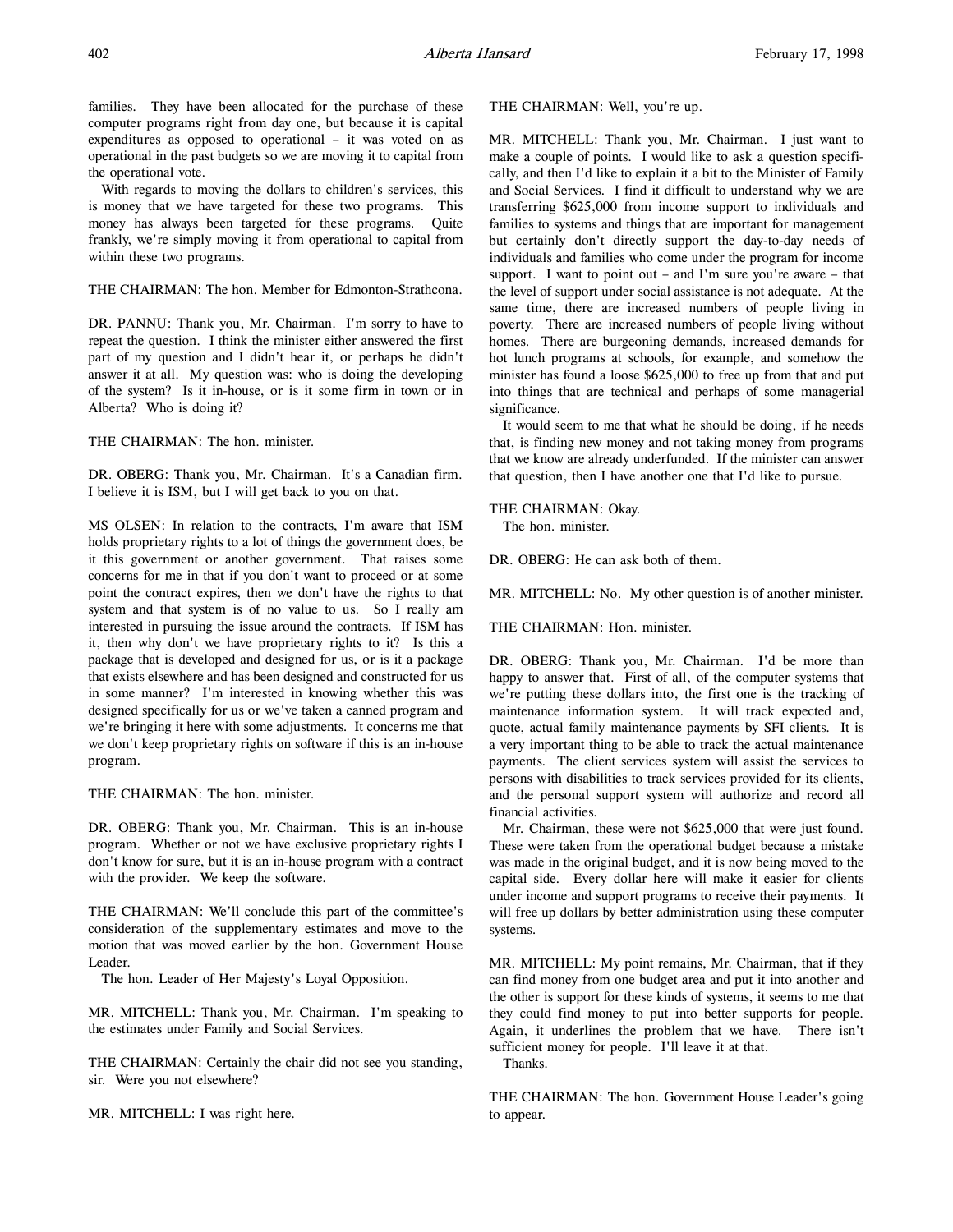THE CHAIRMAN: Having heard the motion by the hon. Government House Leader, all those in support, please say aye.

HON. MEMBERS: Aye.

THE CHAIRMAN: Those opposed, please say no. Carried. We have next under consideration the motion as moved earlier this evening in committee by the hon. Government House Leader dealing with subcommittees A, B, C, and D.

The hon. Member for Edmonton-Glenora.

# Subcommittees of Supply

Mr. Havelock moved:

Be it resolved that:

- 1. Pursuant to Standing Order 57(1) four subcommittees of the Committee of Supply be established by the Committee of Supply with the following names: subcommittee A, subcommittee B, subcommittee C, and subcommittee D.
- 2. The membership of the respective subcommittees be as follows:

Subcommittee A: Mrs. Gordon, chairman; Mr. Severtson, deputy chairman; Mr. Bonner; Mrs. Burgener; Mr. Cardinal; Mr. Ducharme; Mr. Dunford; Mr. Friedel; Mr. Hierath; Mr. Hlady; Mr. Jacques; Mr. Johnson; Mr. Lougheed; Mr. Mar; Dr. Massey; Dr. Oberg; Mrs. O'Neill; Dr. Pannu; Mr. Sapers; and Mr. Zwozdesky.

Subcommittee B: Mr. Tannas, chairman; Mrs. Laing, deputy chairman; Ms Barrett; Ms Blakeman; Ms Calahasen; Mr. Dickson; Mr. Doerksen; Mrs. Forsyth; Mrs. Fritz; Ms Graham; Mr. Hancock; Mr. Havelock; Mr. Jonson; Ms Kryczka; Mrs. McClellan; Mr. Melchin; Ms Olsen; Mr. Paszkowski; Mrs. Sloan; and Mrs. Tarchuk.

Subcommittee C: Mr. Tannas, chairman; Mr. Fischer, deputy chairman; Ms Barrett; Mr. Cao; Mr. Clegg; Ms Evans; Mr. Gibbons; Mr. Klapstein; Mr. MacDonald; Mr. Marz; Mr. McFarland; Dr. Nicol; Mr. Smith; Mrs. Soetaert; Mr. Stelmach; Mr. Stevens; Mr. Strang; Mr. Thurber; Mr. Trynchy; and Mr. Woloshyn.

Subcommittee D: Mrs. Gordon, chairman; Ms Haley, deputy chairman; Mr. Amery; Mrs. Black; Mr. Boutilier; Mr. Broda; Ms Carlson; Mr. Coutts; Mr. Herard; Mr. Langevin; Mr. Lund; Mr. Magnus; Dr. Pannu; Ms Paul; Mr. Pham; Mr. Sapers; Mr. Shariff; Dr. Taylor; Dr. West; and Mr. White.

3. The following portions of the main estimates of expenditure for the fiscal year ending March 31, 1999, unless previously designated by the Leader of the Opposition to be considered by the designated supply subcommittees, be referred to the subcommittees for their reports to the Committee of Supply as follows:

Subcommittee A: Advanced Education and Career Development; Education; and the Provincial Treasurer.

Subcommittee B: Community Development; Intergovernmental and Aboriginal Affairs; and Transportation and Utilities.

Subcommittee C: Agriculture, Food and Rural Development; Labour; and Public Works, Supply and Services.

Subcommittee D: Economic Development; Energy; and science, research, and information technology.

4. When the Committee of Supply is called to consider the main estimates it shall on the six calendar days after agreement on the motion establishing the subcommittees, excluding Thursdays designated by the Official Opposition, when main estimates are under consideration, resolve itself into two of the four subcommittees, both of which shall meet and report to the Committee of Supply.

[Adjourned debate February 17: Mr. Day]

MR. SAPERS: Thank you, Mr. Chairman. I would like to move the following motion to amend the government motion:

Be it resolved that the Committee of Supply motion proposing to establish four subcommittees of the Committee of Supply be amended to make the following change to the membership of the subcommittees of supply: on subcommittee C that Dr. Nicol be removed and replaced with Mr. Zwozdesky.

I have copies of the motion. Thank you.

THE CHAIRMAN: The chair has a copy of the original, and it is in order. The hon. Member for Edmonton-Glenora can explain, I'm sure, anything further on this issue.

MR. SAPERS: Sure. We're right on time, Mr. Chairman. I appreciate the co-operation of the Government House Leader and the table for getting this done.

MR. MITCHELL: He's a great guy.

MR. SAPERS: He was talking about me, hon. Government House Leader.

This is simply to correct a deficiency in the motion, and it in no way – and I want to underline this – indicates our support for this scheme of the government to minimize debate on estimates. With that, I'd still ask for their support.

[Motion on amendment carried]

THE CHAIRMAN: Hon. Government House Leader.

### 10:20

MR. HAVELOCK: Yes. Thank you, Mr. Chairman. I move that the committee do now rise and report.

[Motion carried]

[Mr. Clegg in the chair]

THE ACTING SPEAKER: The hon. Member for Highwood.

MR. TANNAS: Thank you, Mr. Speaker. I wish to table copies of a resolution agreed to in Committee of Supply on this date for the official records of the Assembly appointing members for five designated supply subcommittees.

Mr. Speaker, the Committee of Supply has had under consideration certain resolutions of supplementary estimates of the general revenue fund for the fiscal year ending March 31, 1998, reports progress thereon, and requests leave to sit again.

Mr. Speaker, the Committee of Supply has had under consideration a motion proposing the establishment of four subcommittees in the Committee of Supply and reports progress thereon.

Mr. Speaker, I wish to table copies of all amendments consid